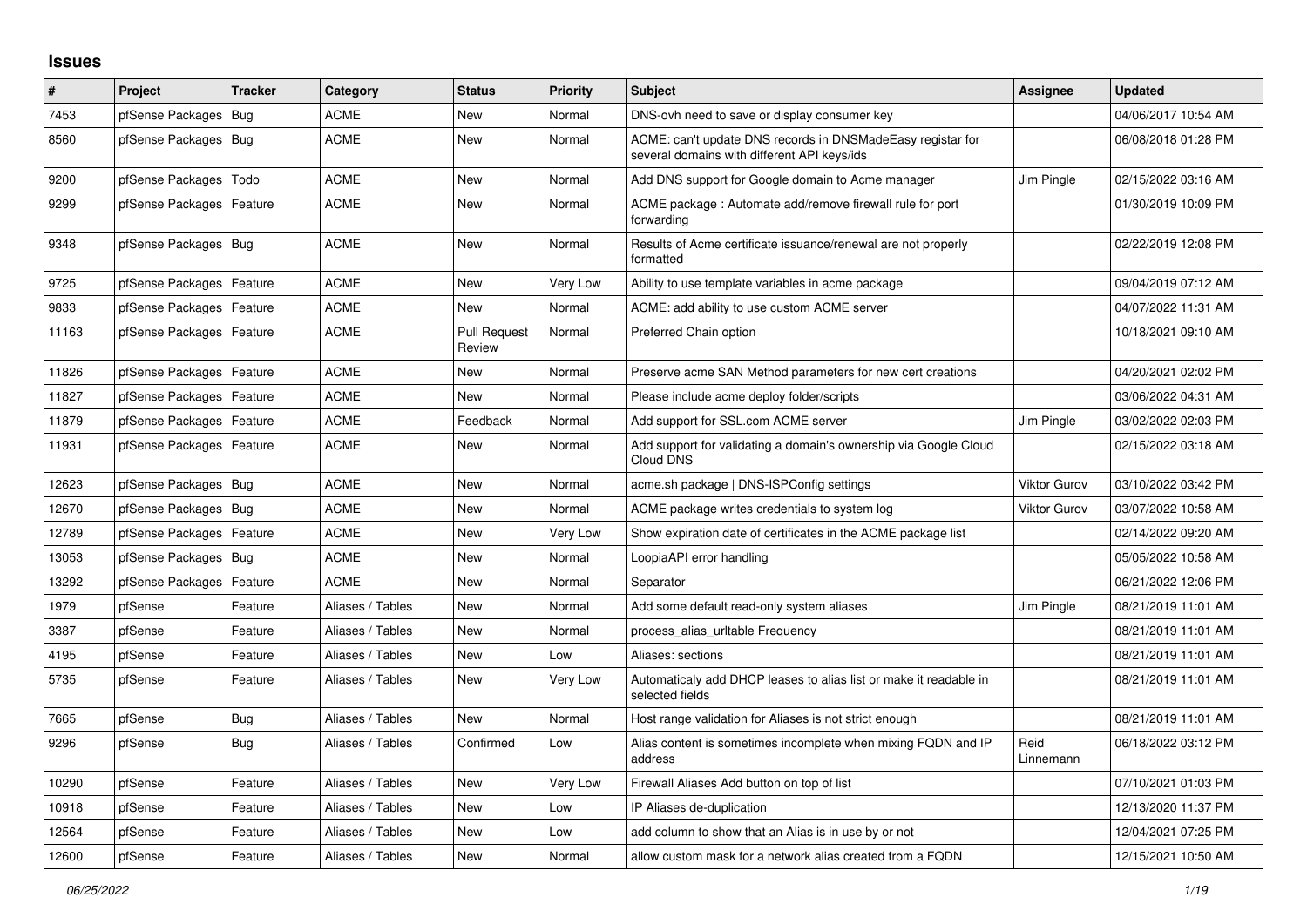| #     | <b>Project</b>             | <b>Tracker</b> | Category         | <b>Status</b>                 | Priority | <b>Subject</b>                                                                                                | <b>Assignee</b>     | <b>Updated</b>      |
|-------|----------------------------|----------------|------------------|-------------------------------|----------|---------------------------------------------------------------------------------------------------------------|---------------------|---------------------|
| 12708 | pfSense                    | Bug            | Aliases / Tables | <b>New</b>                    | Normal   | alias with non resolving DNS entry breaks underlying pf table                                                 |                     | 02/20/2022 06:13 PM |
| 13068 | pfSense                    | Bug            | Aliases / Tables | <b>New</b>                    | Normal   | Error loading rules when URL Table IPs content is empty                                                       |                     | 04/17/2022 09:07 PM |
| 13245 | pfSense                    | Feature        | Aliases / Tables | <b>Pull Request</b><br>Review | Normal   | Type column on Alias lists                                                                                    | Jim Pingle          | 06/06/2022 07:09 AM |
| 13282 | pfSense Plus               | Bug            | Aliases / Tables | New                           | Normal   | FQDN Aliases Break if an Invalid Domain is Present in the Chain                                               | Reid<br>Linnemann   | 06/18/2022 03:12 PM |
| 10845 | pfSense Packages   Bug     |                | apcupsd          | <b>New</b>                    | Normal   | apcupsd doesn't stop when not enabled                                                                         |                     | 08/24/2020 10:16 AM |
| 11375 | pfSense Packages           | Bug            | apcupsd          | New                           | Normal   | UPS Type <blank> for USB APC</blank>                                                                          |                     | 02/26/2021 11:10 AM |
| 11898 | pfSense Packages   Bug     |                | apcupsd          | New                           | Normal   | PHP error from apcupsd dashboard widget                                                                       |                     | 05/07/2021 09:12 AM |
| 8454  | pfSense Packages   Bug     |                | arpwatch         | New                           | Very Low | Arpwatch package break email notifications from other sources                                                 |                     | 06/23/2022 07:49 PM |
| 12101 | pfSense Packages           | Bug            | arpwatch         | Assigned                      | Normal   | ArpWatch Suppression Mac for "flip-flop" not suppressing                                                      | <b>Viktor Gurov</b> | 10/09/2021 07:19 PM |
| 12812 | pfSense Packages   Feature |                | arpwatch         | New                           | Normal   | Would it be helpful if the FreeBSD net-mgmt/arpwatch port had an<br>option to use mail/dma for mail delivery? |                     | 02/16/2022 06:09 PM |
| 4098  | pfSense                    | Feature        | Authentication   | <b>New</b>                    | Normal   | Add option to force a password change on login                                                                |                     | 08/21/2019 10:31 AM |
| 4242  | pfSense                    | Feature        | Authentication   | <b>New</b>                    | Normal   | Two Factor or OTP Authentication for Admin Interface                                                          |                     | 01/04/2022 12:07 PM |
| 5652  | pfSense                    | Bug            | Authentication   | <b>New</b>                    | Normal   | Radius IETF Class Group Assignment - Incorrect Standard                                                       |                     | 08/13/2019 01:39 PM |
| 5825  | pfSense                    | Feature        | Authentication   | New                           | Normal   | Allow EAP-RADIUS for authentication servers                                                                   |                     | 08/21/2019 10:32 AM |
| 6742  | pfSense                    | Feature        | Authentication   | <b>New</b>                    | Normal   | OAuth2 authentication for OpenVPN (and for FreeRadius)                                                        | Jim Thompson        | 10/19/2020 09:19 AM |
| 8087  | pfSense                    | <b>Bug</b>     | Authentication   | <b>New</b>                    | Normal   | Provide Calling-Station-ID to RADIUS backed VPN connections                                                   |                     | 06/06/2020 05:36 AM |
| 8694  | pfSense                    | Feature        | Authentication   | <b>New</b>                    | Very Low | Client CA Auth for PFSense WebGui                                                                             |                     | 08/21/2019 09:25 AM |
| 8775  | pfSense                    | Feature        | Authentication   | New                           | Very Low | Use SRV record for LDAP Authentication                                                                        |                     | 05/06/2020 07:49 AM |
| 9165  | pfSense                    | Feature        | Authentication   | <b>New</b>                    | Normal   | only IPs can be added to sshguard whitelist                                                                   |                     | 04/21/2022 12:39 PM |
| 9222  | pfSense                    | Feature        | Authentication   | <b>New</b>                    | Normal   | Add sshguard log when release an IP                                                                           |                     | 08/14/2019 01:00 PM |
| 9288  | pfSense                    | Feature        | Authentication   | <b>New</b>                    | Normal   | SSHGuard add pfSense signature in standard                                                                    |                     | 08/14/2019 01:19 PM |
| 9937  | pfSense                    | Feature        | Authentication   | <b>New</b>                    | Normal   | OpenVPN Login User Privilege                                                                                  |                     | 11/29/2019 08:46 AM |
| 10352 | pfSense                    | <b>Bug</b>     | Authentication   | New                           | Very Low | RADIUS authentication fails with MSCHAPv1 or MSCHAPv2 when<br>passwords contain international characters      |                     | 06/20/2022 04:04 PM |
| 10765 | pfSense                    | <b>Bug</b>     | Authentication   | <b>New</b>                    | Normal   | Ampersands in Idap_extended_query are escaped twice                                                           |                     | 09/02/2020 07:55 AM |
| 10843 | pfSense                    | Feature        | Authentication   | <b>New</b>                    | Normal   | Allow user manager settings to specify multiple authentication<br>servers                                     |                     | 01/13/2022 07:22 AM |
| 11626 | pfSense Plus               | <b>Bug</b>     | Authentication   | <b>New</b>                    | Normal   | Google LDAP connection failed due to lack of SNI for TLS 1.3                                                  | Luiz Souza          | 05/19/2022 08:09 AM |
| 11920 | pfSense Plus               | Feature        | Authentication   | <b>New</b>                    | Normal   | SAML Authentication for pfSense (VPN and webConfigurator)                                                     |                     | 05/14/2021 12:56 AM |
| 12091 | pfSense                    | Feature        | Authentication   | <b>New</b>                    | Normal   | RFE: Add support for sssd authentication                                                                      |                     | 12/10/2021 04:55 PM |
| 12095 | pfSense                    | Bug            | Authentication   | <b>New</b>                    | Normal   | Memory leak in pcscd                                                                                          |                     | 06/01/2022 01:01 PM |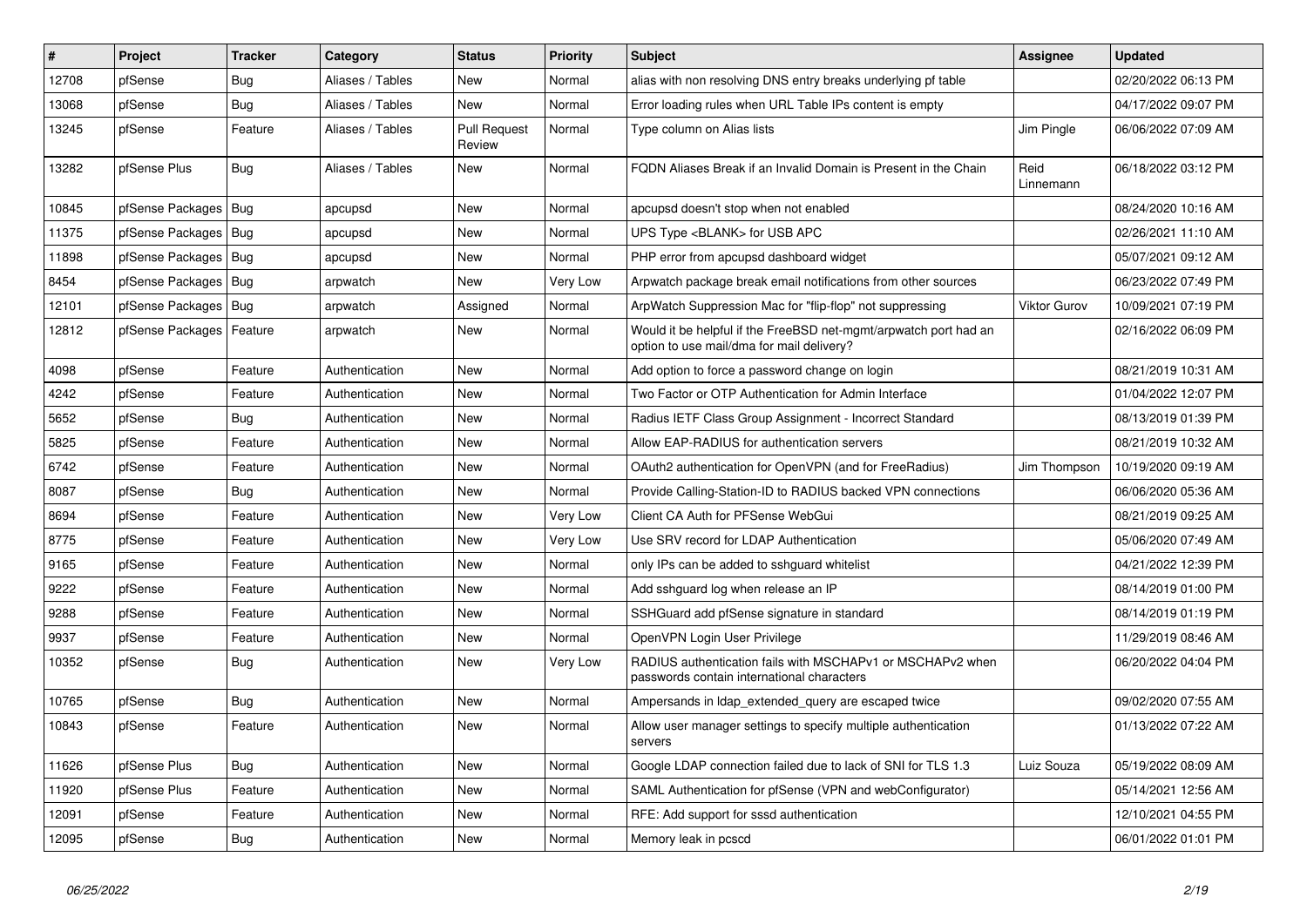| #     | Project                    | <b>Tracker</b> | Category         | <b>Status</b>                 | <b>Priority</b> | Subject                                                                                                                             | <b>Assignee</b>       | <b>Updated</b>      |
|-------|----------------------------|----------------|------------------|-------------------------------|-----------------|-------------------------------------------------------------------------------------------------------------------------------------|-----------------------|---------------------|
| 12225 | pfSense                    | <b>Bug</b>     | Authentication   | <b>Pull Request</b><br>Review | Normal          | Group membership field is not needed for remote groups                                                                              | <b>Viktor Gurov</b>   | 05/17/2022 02:21 PM |
| 12283 | pfSense                    | Bug            | Authentication   | New                           | Normal          | LDAP/RADIUS authentication servers configuration does not allow<br>source IP address to be specified                                |                       | 08/20/2021 01:15 AM |
| 12458 | pfSense                    | Feature        | Authentication   | <b>New</b>                    | Normal          | Use "unixHomeDirectory" instead of "homeDirectory" when LDAP<br>authentication server is Active Directory                           |                       | 10/15/2021 08:18 AM |
| 12519 | pfSense                    | Bug            | Authentication   | New                           | Normal          | Fail authentication using special character in password via the LDAP<br>connector                                                   |                       | 11/12/2021 07:39 AM |
| 12546 | pfSense Plus               | Feature        | Authentication   | New                           | Normal          | Add 2FA Support to pfSense Plus Local Database Authentication                                                                       |                       | 05/20/2022 11:40 AM |
| 12715 | pfSense                    | Bug            | Authentication   | New                           | Normal          | Long system startup time when LDAP is configured and unavailable<br>during startup.                                                 | Christian<br>McDonald | 01/24/2022 05:50 AM |
| 12726 | pfSense                    | <b>Bug</b>     | Authentication   | New                           | Normal          | LDAP select container button auto populate                                                                                          |                       | 01/25/2022 01:48 PM |
| 12863 | pfSense                    | Feature        | Authentication   | New                           | Very Low        | dynamically tune sha512crypt rounds                                                                                                 | Jim Pingle            | 03/19/2022 12:53 PM |
| 13093 | pfSense                    | Bug            | Authentication   | In Progress                   | Normal          | LDAP authentication fails with extended query and RFC2307 group<br>lookups enabled                                                  | Chris Linstruth       | 05/31/2022 07:20 AM |
| 13260 | pfSense                    | Feature        | Authentication   | <b>New</b>                    | Normal          | Add support for OpenVPN static-challenge                                                                                            |                       | 06/09/2022 02:04 PM |
| 11266 | pfSense Packages           | Feature        | AutoConfigBackup | New                           | Very Low        | Give an option to list restore point in "reverse" order/latest at the top.                                                          |                       | 01/19/2021 06:58 PM |
| 12329 | pfSense Packages   Feature |                | Avahi            | New                           | Normal          | Add optional floating firewall rules for IPv4 and IPv6                                                                              |                       | 02/09/2022 04:43 PM |
| 12767 | pfSense Packages   Bug     |                | Avahi            | New                           | Normal          | Package radavahi-daemon does does not exist in current pfSense<br>version and it has been removed"" message on pfSense 2.7 restore  |                       | 02/07/2022 11:28 AM |
| 9495  | pfSense Packages   Bug     |                | AWS VPC          | New                           | Normal          | AWS VPC VPN wizard produces incorrect config (SHA256 should<br>be SHA1)                                                             |                       | 08/19/2019 02:45 PM |
| 9497  | pfSense Packages   Bug     |                | AWS VPC          | New                           | Normal          | AWS VPN Wizard: WebGUI times out.                                                                                                   |                       | 11/13/2019 10:07 AM |
| 13039 | pfSense Packages           | Feature        | AWS VPC          | <b>New</b>                    | Normal          | Handle transit gateway VPNs in the AWS VPN wizard                                                                                   |                       | 04/11/2022 07:31 AM |
| 10900 | pfSense Packages   Bug     |                | Backup           | Feedback                      | Normal          | /packages/backup/backup.php?a=download&t=backup HTTP 504,<br>or Sends PHP Error Message as ASCII/Text file Named<br>pfsense.bak.tgz |                       | 04/05/2022 01:51 AM |
| 11098 | pfSense Packages   Bug     |                | Backup           | Feedback                      | Normal          | Backup Files and Directories plugin crashes firewall if /root specified<br>as backup location                                       | <b>Viktor Gurov</b>   | 12/23/2021 10:45 AM |
| 286   | pfSense                    | Feature        | Backup / Restore | New                           | Normal          | Backup/restore users individually                                                                                                   |                       | 01/09/2021 03:48 PM |
| 1367  | pfSense                    | Feature        | Backup / Restore | New                           | Normal          | Input validation on partial config restores                                                                                         |                       | 03/21/2011 01:16 AM |
| 1738  | pfSense                    | Bug            | Backup / Restore | New                           | Very Low        | Restore fails when username in backup is not matching                                                                               |                       | 12/11/2021 07:51 PM |
| 3696  | pfSense                    | Feature        | Backup / Restore | New                           | Normal          | Multiple items backup/restore                                                                                                       |                       | 06/06/2014 02:33 PM |
| 3697  | pfSense                    | Feature        | Backup / Restore | New                           | Normal          | New backup/restore area: Certificates                                                                                               |                       | 03/11/2017 11:30 AM |
| 4681  | pfSense                    | Feature        | Backup / Restore | New                           | Normal          | AutoConfigBackup make a way to easily download a saved backup                                                                       |                       | 08/16/2019 12:46 PM |
| 6608  | pfSense                    | Feature        | Backup / Restore | New                           | Low             | backup and restore dhcp                                                                                                             |                       | 07/13/2016 04:09 PM |
| 7688  | pfSense                    | Feature        | Backup / Restore | New                           | Low             | AutoConfigBackup - Info Icon - username only                                                                                        |                       | 10/22/2017 10:46 AM |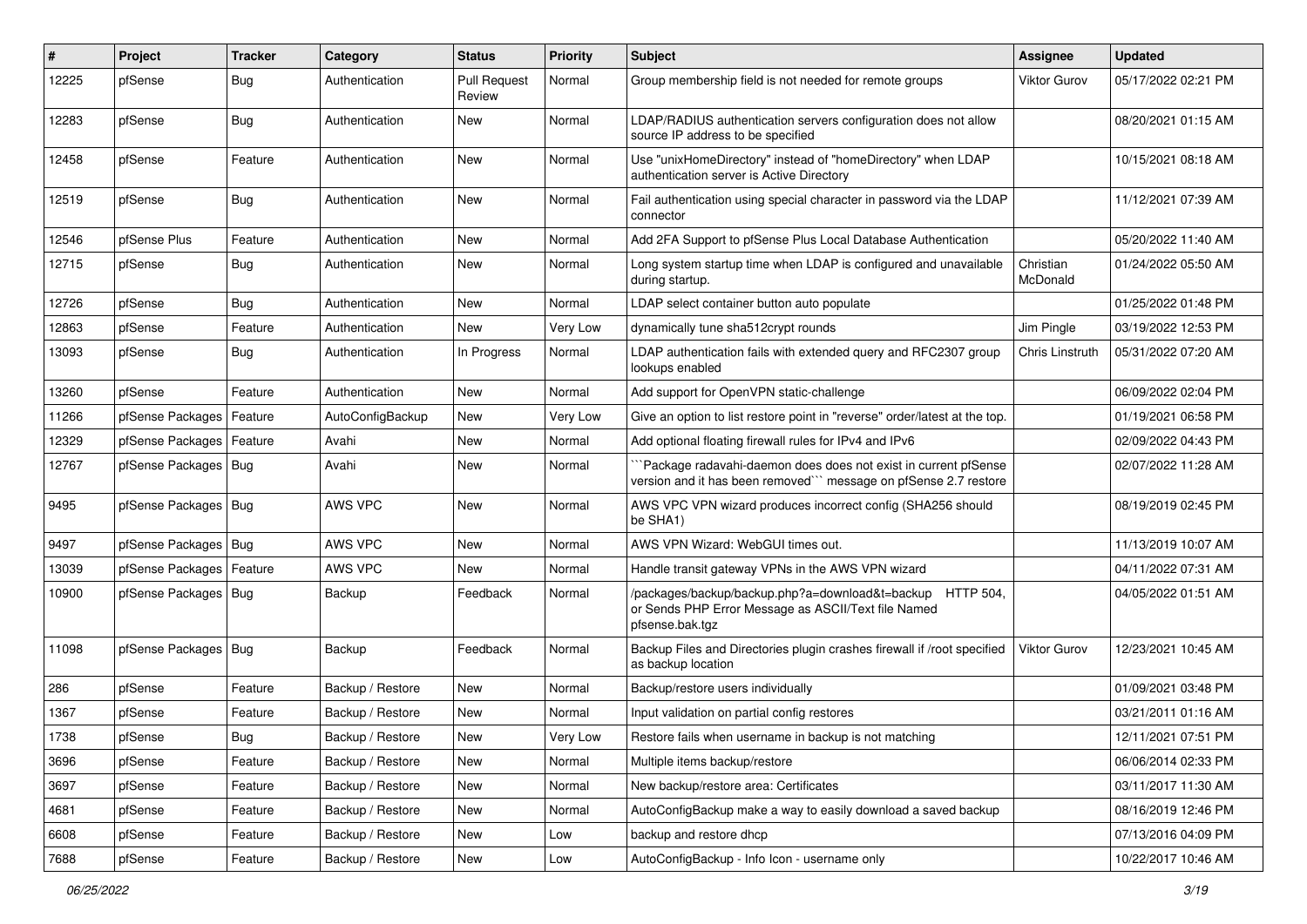| $\vert$ # | Project                       | <b>Tracker</b> | Category         | <b>Status</b> | <b>Priority</b> | Subject                                                                                                  | Assignee              | <b>Updated</b>      |
|-----------|-------------------------------|----------------|------------------|---------------|-----------------|----------------------------------------------------------------------------------------------------------|-----------------------|---------------------|
| 7757      | pfSense                       | <b>Bug</b>     | Backup / Restore | New           | Normal          | Auto Config Backup fails to upload unless Default Gateway is up                                          |                       | 08/16/2019 12:47 PM |
| 8076      | pfSense                       | Bug            | Backup / Restore | New           | Normal          | User can easily apply an unusable interface configuration after<br>restore                               |                       | 08/14/2019 10:52 AM |
| 9775      | pfSense                       | Feature        | Backup / Restore | <b>New</b>    | Normal          | AutoConfigBackup - Rolling per day/hour cap on changes, retention<br>policy                              |                       | 09/20/2019 09:19 AM |
| 11110     | pfSense                       | <b>Bug</b>     | Backup / Restore | New           | Normal          | Backup file should be checked before restoring a specific area                                           |                       | 12/05/2020 02:50 PM |
| 12249     | pfSense                       | Bug            | Backup / Restore | New           | Normal          | HAProxy causing failed ACB backups                                                                       |                       | 11/15/2021 11:58 PM |
| 12553     | pfSense                       | Feature        | Backup / Restore | New           | Normal          | Auto Config Backup: Allow selecting multiple backups for deletion                                        |                       | 02/22/2022 04:27 AM |
| 12774     | pfSense                       | Bug            | Backup / Restore | New           | Normal          | Picture widget image is not saved in backup                                                              |                       | 04/04/2022 04:48 AM |
| 13205     | pfSense Docs                  | New Content    | Backup / Restore | Feedback      | Normal          | <b>ZFS Boot Environment documentation</b>                                                                | Christian<br>McDonald | 05/31/2022 10:55 AM |
| 13289     | pfSense                       | Bug            | Backup / Restore | New           | Low             | Attempting to restore a 0 byte "config.xml" prints an error that the<br>file cannot be read              |                       | 06/20/2022 10:46 AM |
| 8146      | pfSense Packages              | Feature        | <b>BIND</b>      | New           | Normal          | Zone Domain Records more powerfull for BIND Zones                                                        |                       | 08/13/2019 09:39 AM |
| 8197      | pfSense Packages   Bug        |                | <b>BIND</b>      | New           | Normal          | BIND UI fails to properly update zone with inline DNSSEC signing<br>enabled                              |                       | 02/18/2019 05:23 PM |
| 8199      | pfSense Packages              | Feature        | <b>BIND</b>      | New           | Normal          | Support reordering and/or sort alphabetically across BIND package                                        |                       | 12/12/2017 02:05 AM |
| 9916      | pfSense Packages   Feature    |                | <b>BIND</b>      | Feedback      | Normal          | Check allow-transfer in custom option when the zone is slave                                             |                       | 04/21/2022 12:40 PM |
| 10330     | pfSense Packages Bug          |                | <b>BIND</b>      | Feedback      | Normal          | BIND zone configuration displays wrong DS resource record with<br>inline DNSSEC signing enabled          |                       | 04/21/2022 12:40 PM |
| 10445     | pfSense Packages   Bug        |                | <b>BIND</b>      | Feedback      | Normal          | BIND crashed when added RPZ. rpz is not a master or slave zone.                                          |                       | 04/21/2022 12:40 PM |
| 10693     | pfSense Packages   Bug        |                | <b>BIND</b>      | New           | Normal          | pfSense Bind Zone Editor UI does not update zone serial number<br>when a change is made                  |                       | 09/01/2021 12:51 AM |
| 10760     | pfSense Packages   Bug        |                | <b>BIND</b>      | <b>New</b>    | High            | pfSense BIND 9.14.12 server terminates due to assertion failure                                          |                       | 07/11/2020 04:53 PM |
| 11074     | pfSense Packages   Bug        |                | BIND             | New           | Low             | bind Zone Settings Zones, Save button opens "Confirmation<br>required to save changes"                   |                       | 11/16/2020 11:08 AM |
| 11343     | pfSense Packages   Bug        |                | <b>BIND</b>      | Feedback      | Low             | Invalid link to pfSense-pkg-bind changelog                                                               | Viktor Gurov          | 04/05/2022 08:12 AM |
| 11563     | pfSense Packages   Bug        |                | <b>BIND</b>      | New           | High            | BIND GUI writes TXT records > 255 characters                                                             |                       | 02/27/2021 07:11 AM |
| 11634     | pfSense Packages   Regression |                | <b>BIND</b>      | New           | Normal          | bind hangs when pfsense is reconnecting as an openvpn client to a<br>TUN openvpn server                  |                       | 03/14/2021 07:23 AM |
| 12869     | pfSense Packages   Bug        |                | <b>BIND</b>      | Feedback      | Normal          | Bind DNS Package AAAA filtering Broken on new ZFS Installs                                               | <b>Viktor Gurov</b>   | 03/09/2022 12:38 PM |
| 13002     | pfSense Packages   Regression |                | <b>BIND</b>      | Feedback      | Normal          | BIND 9.16_13 could not find existing DNSSEC keys at<br>/cf/named/etc/namedb/keys due to directory change | Viktor Gurov          | 03/31/2022 12:14 PM |
| 13114     | pfSense Packages   Bug        |                | <b>BIND</b>      | Feedback      | Normal          | BIND calls rndc in rc_stop when named is not running                                                     | <b>Stuart Wyatt</b>   | 05/04/2022 12:41 PM |
| 4472      | pfSense                       | Feature        | Build / Release  | New           | Normal          | Cryptographically sign every (sub-)release                                                               |                       | 08/13/2019 12:53 PM |
| 12782     | pfSense                       | Todo           | Build / Release  | New           | Normal          | Disable compatibility flag                                                                               | <b>Brad Davis</b>     | 05/17/2022 02:33 PM |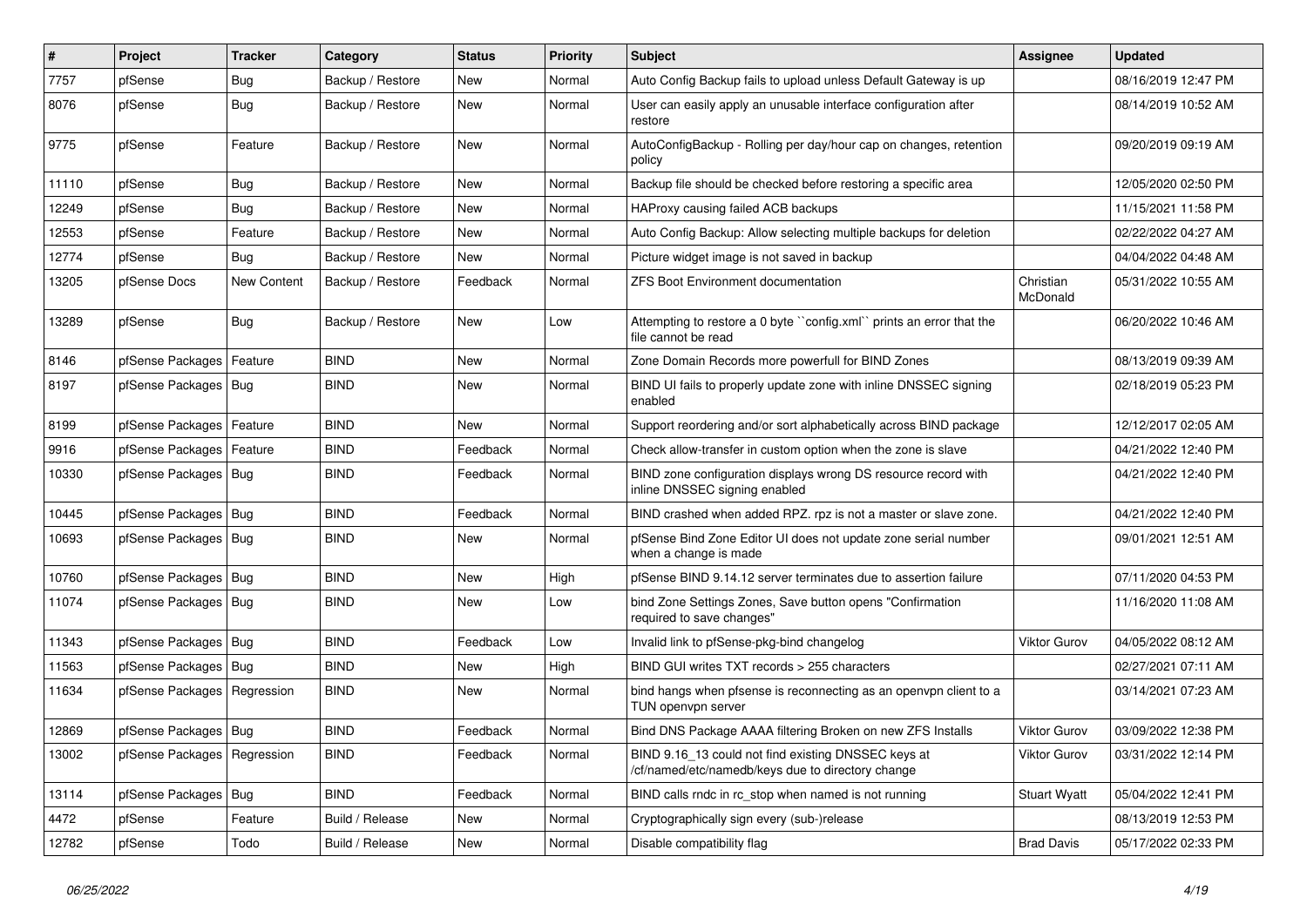| $\vert$ # | Project | <b>Tracker</b> | Category              | <b>Status</b> | Priority | <b>Subject</b>                                                                    | <b>Assignee</b>      | <b>Updated</b>      |
|-----------|---------|----------------|-----------------------|---------------|----------|-----------------------------------------------------------------------------------|----------------------|---------------------|
| 385       | pfSense | Feature        | Captive Portal        | <b>New</b>    | Normal   | Reverse captive portal                                                            |                      | 08/13/2019 12:23 PM |
| 1675      | pfSense | Bug            | <b>Captive Portal</b> | <b>New</b>    | Normal   | Captive portal logout problems with pop-up blockers.                              | <b>Jared Dillard</b> | 03/28/2016 01:37 PM |
| 1831      | pfSense | Feature        | <b>Captive Portal</b> | <b>New</b>    | Normal   | Captive portal IPv6 support                                                       | Reid<br>Linnemann    | 05/25/2022 07:57 AM |
| 1924      | pfSense | Feature        | <b>Captive Portal</b> | <b>New</b>    | Normal   | Ability of CP's allowed IP addresses to use aliases                               |                      | 07/26/2018 04:28 AM |
| 2025      | pfSense | Feature        | Captive Portal        | <b>New</b>    | Normal   | Captive Portal: Easy accessible Logout page instead of Logout<br>pop-up window    |                      | 02/06/2016 04:59 AM |
| 2545      | pfSense | Feature        | <b>Captive Portal</b> | <b>New</b>    | Low      | CaptivePortal: Custom "Re-authenticate every x minutes"                           |                      | 07/08/2012 05:21 PM |
| 2573      | pfSense | Feature        | Captive Portal        | <b>New</b>    | Normal   | Captive Portal support of RADIUS POD (Packet of Disconnect)                       |                      | 10/17/2016 03:14 AM |
| 2963      | pfSense | Feature        | Captive Portal        | New           | Normal   | Captive Portal MAC authentication request                                         |                      | 08/22/2017 09:09 PM |
| 3053      | pfSense | Feature        | <b>Captive Portal</b> | <b>New</b>    | Normal   | Automatically add DHCP static addresses to CP passthru-mac                        |                      | 06/21/2013 11:54 AM |
| 3377      | pfSense | Feature        | Captive Portal        | New           | Normal   | OAuth2 authentication in captive portal                                           | Jim Thompson         | 10/19/2020 09:13 AM |
| 4724      | pfSense | Feature        | Captive Portal        | New           | Low      | Captive Portal Status Add Client Hostname                                         |                      | 05/22/2015 08:38 AM |
| 5658      | pfSense | Bug            | Captive Portal        | Confirmed     | Low      | Files with the same name cannot be uploaded to multiple captive<br>portal zones   |                      | 12/18/2015 07:19 PM |
| 6956      | pfSense | Feature        | <b>Captive Portal</b> | New           | Normal   | Allow more control over concurrent logins                                         |                      | 11/23/2016 12:01 PM |
| 7553      | pfSense | Bug            | Captive Portal        | Confirmed     | Very Low | Captive portal on a parent interface blocks traffic on VLAN interfaces<br>too     |                      | 08/19/2018 03:15 PM |
| 7971      | pfSense | Feature        | <b>Captive Portal</b> | <b>New</b>    | Normal   | Allow import, export and synchronization of MACs under Captive<br>Portal service  |                      | 10/19/2017 04:56 AM |
| 9627      | pfSense | Feature        | <b>Captive Portal</b> | <b>New</b>    | Normal   | Captive Portal only shows authenticated users                                     |                      | 08/14/2019 02:48 PM |
| 9970      | pfSense | Feature        | <b>Captive Portal</b> | <b>New</b>    | Low      | Captive Portal and SAML2 Integration                                              | Mauro Braggio        | 10/12/2020 07:39 AM |
| 11189     | pfSense | Feature        | Captive Portal        | New           | Normal   | Captive Portal - Tarpit option                                                    |                      | 12/23/2020 06:44 PM |
| 11379     | pfSense | Feature        | <b>Captive Portal</b> | New           | Normal   | <b>Template Roll Printer</b>                                                      |                      | 02/07/2021 05:26 AM |
| 12357     | pfSense | Bug            | Captive Portal        | <b>New</b>    | Normal   | Captive Portal popup Logout button loads full login page in popup<br>when clicked |                      | 10/27/2021 12:10 PM |
| 12467     | pfSense | Bug            | <b>Captive Portal</b> | <b>New</b>    | Normal   | CP error on client disconnect after reboot                                        |                      | 10/17/2021 05:35 AM |
| 12648     | pfSense | Bug            | <b>Captive Portal</b> | <b>New</b>    | Normal   | Undocumented variables 'listenporthttp' and 'listenporthttps'                     |                      | 12/28/2021 10:44 AM |
| 12730     | pfSense | <b>Bug</b>     | Captive Portal        | New           | Normal   | RADIUS accounting does not work if WAN is down                                    |                      | 01/26/2022 05:13 AM |
| 13215     | pfSense | Bug            | Captive Portal        | Assigned      | Normal   | Allowed MAC/IP/Hostname traffic counts for authorized users                       | Reid<br>Linnemann    | 05/31/2022 05:31 PM |
| 13219     | pfSense | Feature        | <b>Captive Portal</b> | <b>New</b>    | Very Low | Enable/Disable single voucher roll                                                |                      | 05/26/2022 08:14 AM |
| 13220     | pfSense | Feature        | Captive Portal        | <b>New</b>    | Very Low | Voucher per-roll bandwidth restrictions and traffic quotas                        |                      | 05/26/2022 08:16 AM |
| 13226     | pfSense | <b>Bug</b>     | <b>Captive Portal</b> | Confirmed     | Normal   | Captive Portal doesn't disconnect established OpenVPN link                        | Reid<br>Linnemann    | 05/30/2022 10:38 AM |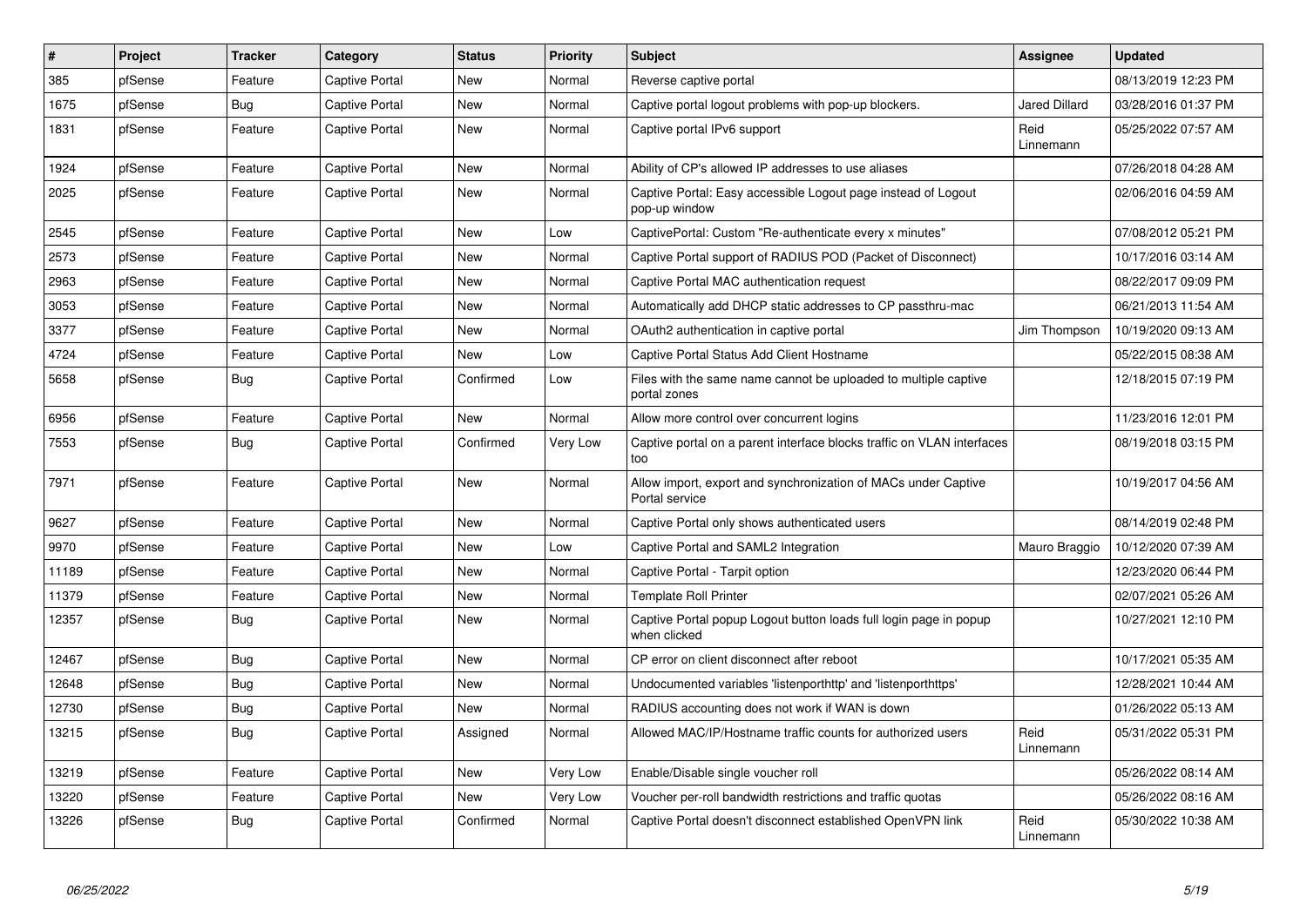| #     | <b>Project</b>   | <b>Tracker</b> | Category              | <b>Status</b>                 | Priority | <b>Subject</b>                                                                                                          | <b>Assignee</b> | <b>Updated</b>      |
|-------|------------------|----------------|-----------------------|-------------------------------|----------|-------------------------------------------------------------------------------------------------------------------------|-----------------|---------------------|
| 13229 | pfSense Docs     | Todo           | Captive Portal        | Feedback                      | Normal   | Update documentation for IPFW to PF transition for Limiters and<br><b>Captive Portal</b>                                | Jim Pingle      | 05/27/2022 03:04 PM |
| 13272 | pfSense          | Bug            | <b>Captive Portal</b> | <b>Pull Request</b><br>Review | Very Low | Voucher CSV output has leading space before voucher code                                                                | Jim Pingle      | 06/13/2022 10:27 AM |
| 13290 | pfSense          | Regression     | <b>Captive Portal</b> | Feedback                      | Normal   | My PfSense version 2.7 is returning the error "dummynet bad switch<br>21" every time I activate my Captive Portals (7). |                 | 06/20/2022 06:01 PM |
| 2099  | pfSense          | Todo           | CARP                  | <b>New</b>                    | Normal   | Remove "queue" from CARP traffic                                                                                        |                 | 01/19/2012 10:59 AM |
| 2218  | pfSense          | Feature        | CARP                  | <b>New</b>                    | Normal   | Ability to delay CARP master status at boot time                                                                        |                 | 03/03/2021 11:57 AM |
| 4845  | pfSense          | Bug            | CARP                  | Confirmed                     | High     | CARP preemption doesn't switch to backup where connectivity<br>between systems is lost but not NIC link                 |                 | 07/28/2015 07:55 AM |
| 5849  | pfSense          | <b>Bug</b>     | CARP                  | <b>New</b>                    | Normal   | Routing fail on CARP IPsec                                                                                              |                 | 12/18/2021 04:41 PM |
| 7648  | pfSense          | <b>Bug</b>     | CARP                  | <b>New</b>                    | Very Low | SPAN ports on an interface renders CARP HA inoperative                                                                  |                 | 06/14/2017 09:19 PM |
| 8100  | pfSense          | Bug            | CARP                  | <b>New</b>                    | Normal   | pfsync Initially Deletes States on Primary for Connections<br>Established through Secondary                             | Luiz Souza      | 02/08/2022 12:59 PM |
| 8566  | pfSense          | <b>Bug</b>     | CARP                  | <b>New</b>                    | Normal   | Wrong IPv6 source in NS request in case using of IPv6 alias                                                             |                 | 06/12/2018 01:26 PM |
| 8567  | pfSense          | <b>Bug</b>     | CARP                  | <b>New</b>                    | Normal   | Using IPv6 VIP alias for services may affect CARP IPv6 VIP work                                                         |                 | 06/12/2018 01:26 PM |
| 13110 | pfSense          | Bug            | CARP                  | <b>New</b>                    | Very Low | changing CARP VIP address does not update outbound NAT<br>interface IP                                                  |                 | 05/03/2022 02:52 PM |
| 10796 | pfSense Packages | Feature        | Cellular              | Feedback                      | Normal   | Huawei ME909u-521 support                                                                                               |                 | 04/21/2022 12:40 PM |
| 13063 | pfSense Packages | Feature        | Cellular              | <b>Pull Request</b><br>Review | Normal   | Cellular package shall support more modems and NMEA port                                                                |                 | 05/06/2022 02:38 PM |
| 1257  | pfSense          | Feature        | Certificates          | <b>Pull Request</b><br>Review | Normal   | Handle encypted CA/Certificate private keys                                                                             |                 | 10/12/2020 07:12 AM |
| 1268  | pfSense          | Feature        | Certificates          | <b>New</b>                    | Normal   | Allow mass renewing of certs                                                                                            |                 | 11/01/2019 03:17 PM |
| 2276  | pfSense          | Feature        | Certificates          | <b>New</b>                    | Normal   | Remote CRL fetch support                                                                                                |                 | 02/06/2016 04:14 AM |
| 7289  | pfSense          | Bug            | Certificates          | <b>New</b>                    | Low      | Generating 4096bit Certificate                                                                                          |                 | 08/14/2019 09:56 AM |
| 9889  | pfSense          | Bug            | Certificates          | <b>New</b>                    | Very Low | CRL check for Intermediate CA CRLs fails                                                                                | Jim Pingle      | 11/08/2019 11:03 AM |
| 10258 | pfSense          | Feature        | Certificates          | <b>New</b>                    | Very Low | allow to sign CA                                                                                                        |                 | 02/20/2020 04:20 AM |
| 11203 | pfSense          | <b>Bug</b>     | Certificates          | New                           | Normal   | certificate manager very slow                                                                                           |                 | 12/31/2020 11:57 AM |
| 12737 | pfSense          | <b>Bug</b>     | Certificates          | <b>New</b>                    | Normal   | CApath is not defined by default in curl                                                                                |                 | 05/17/2022 02:30 PM |
| 12894 | pfSense Plus     | Bug            | Certificates          | <b>New</b>                    | Low      | duplicating freshly created certificates through refreshing                                                             |                 | 03/03/2022 02:35 PM |
| 12098 | pfSense Docs     | Correction     | Configuration         | <b>New</b>                    | Normal   | Feedback on pfSense Configuration Recipes - Accessing a<br>CPE/Modem from Inside the Firewall                           |                 | 07/02/2021 02:30 AM |
| 12402 | pfSense Docs     | Todo           | Configuration         | <b>New</b>                    | Normal   | Feedback on Configuration — Advanced Configuration Options —<br><b>Notifications</b>                                    |                 | 09/24/2021 12:46 AM |
| 13291 | pfSense Docs     | Todo           | Configuration         | <b>New</b>                    | Low      | Notification documentation                                                                                              |                 | 06/21/2022 10:22 AM |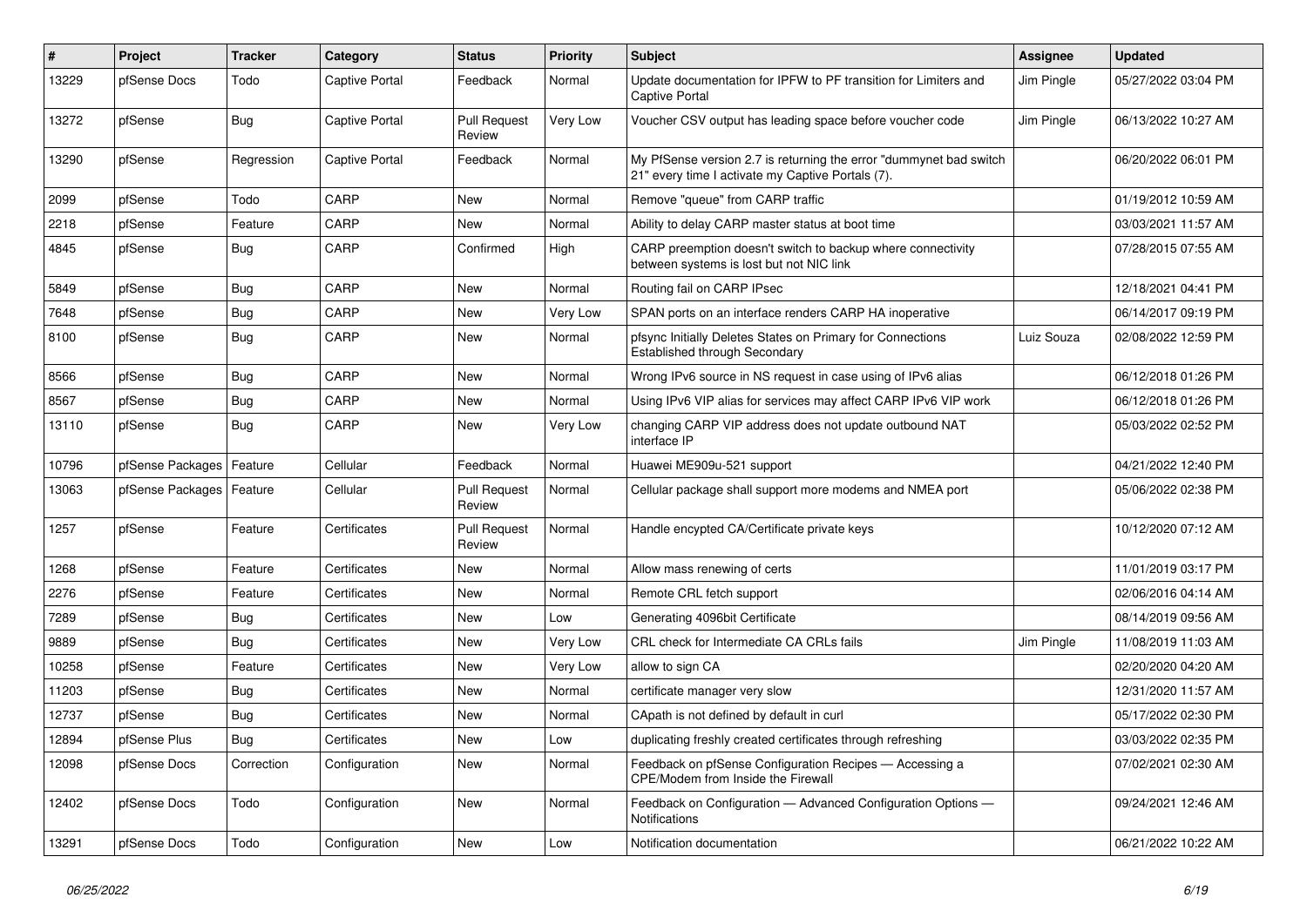| #     | Project          | <b>Tracker</b> | Category                        | <b>Status</b>                 | <b>Priority</b> | Subject                                                                                                               | Assignee             | <b>Updated</b>      |
|-------|------------------|----------------|---------------------------------|-------------------------------|-----------------|-----------------------------------------------------------------------------------------------------------------------|----------------------|---------------------|
| 3895  | pfSense          | Feature        | Configuration<br>Backend        | <b>New</b>                    | Normal          | Timeout for "Apply change"                                                                                            |                      | 01/25/2021 08:07 AM |
| 5902  | pfSense          | Todo           | Configuration<br>Backend        | New                           | Normal          | Use a common place for default values                                                                                 |                      | 08/13/2019 12:53 PM |
| 6398  | pfSense          | <b>Bug</b>     | Configuration<br>Backend        | <b>New</b>                    | Normal          | If config cannot be loaded due to corruption or bug, it isn't handled<br>gracefully (just stops)                      |                      | 08/13/2019 01:23 PM |
| 10833 | pfSense          | Bug            | Configuration<br>Backend        | New                           | Normal          | unbound exits on configuration error when link status flaps on LAN<br>interface                                       |                      | 08/13/2020 11:53 PM |
| 12483 | pfSense          | Bug            | Configuration<br><b>Backend</b> | <b>New</b>                    | Normal          | GUI creates inconsistent config.xml                                                                                   |                      | 10/23/2021 06:48 AM |
| 13287 | pfSense          | Feature        | Configuration<br>Backend        | <b>New</b>                    | Normal          | Encode OpenVPN Custom Options                                                                                         |                      | 06/20/2022 10:33 AM |
| 13288 | pfSense          | Bug            | Configuration<br>Backend        | <b>New</b>                    | Normal          | Encode FreeRADIUS Custom Options                                                                                      |                      | 06/20/2022 10:36 AM |
| 2693  | pfSense          | Feature        | Console Menu                    | <b>New</b>                    | Normal          | Allow mapping mapping non-physical interfaces via console                                                             | <b>Mathieu Simon</b> | 11/27/2012 03:00 PM |
| 6469  | pfSense          | Feature        | Console Menu                    | <b>New</b>                    | Normal          | Improve help + self documentation in console PHP shell                                                                |                      | 08/13/2019 01:23 PM |
| 7747  | pfSense          | Feature        | Console Menu                    | New                           | Normal          | Minor UI Tweak: Make hitting enter on the console (esp via SSH)<br>should not log you out, but simply redraw the menu |                      | 08/01/2017 04:03 PM |
| 13249 | pfSense          | <b>Bug</b>     | Console Menu                    | <b>New</b>                    | Normal          | Running playback comands multiple times results in PHP error                                                          |                      | 06/06/2022 07:02 AM |
| 13258 | pfSense          | <b>Bug</b>     | Console Menu                    | <b>Pull Request</b><br>Review | Low             | secret menu option 100                                                                                                | Jim Pingle           | 06/12/2022 01:44 PM |
| 13268 | pfSense          | Todo           | Console Menu                    | Ready To Test                 | Normal          | columns don't align nicely in console with medium-long interface<br>names                                             |                      | 06/12/2022 10:32 PM |
| 11970 | pfSense Packages | Bug            | Coreboot                        | <b>New</b>                    | Normal          | Netgate Firmware Upgrade Doesn't Work on XG-2758                                                                      |                      | 04/21/2022 12:39 PM |
| 13074 | pfSense Plus     | Bug            | Cryptographic<br>Modules        | New                           | Normal          | AES-GCM with SafeXcel on Netgate 2100 causes MBUF overload                                                            |                      | 06/12/2022 11:14 AM |
| 12658 | pfSense Packages | Feature        | darkstat                        | <b>New</b>                    | Normal          | Adding prometheus metrics to darkstat                                                                                 |                      | 05/27/2022 09:44 PM |
| 2479  | pfSense          | Feature        | Dashboard                       | New                           | Normal          | Allow reordering of the traffic graphs on the dashboard                                                               |                      | 06/08/2012 04:13 PM |
| 3411  | pfSense          | Bug            | Dashboard                       | New                           | Low             | Interfaces and statistics dashboard widgets very slow with large<br>numbers of interfaces                             |                      | 01/24/2014 02:09 AM |
| 4646  | pfSense          | Feature        | Dashboard                       | <b>New</b>                    | Normal          | Recover valuable vertical screen real estate in dashboard                                                             |                      | 04/20/2015 07:46 PM |
| 5567  | pfSense          | Feature        | Dashboard                       | New                           | Low             | CARP status widget does not update in real time                                                                       |                      | 08/20/2019 03:33 PM |
| 6390  | pfSense          | Todo           | Dashboard                       | New                           | Low             | Autoscale from Traffic Graph not correct size (big graphs)                                                            |                      | 05/23/2016 01:38 PM |
| 7113  | pfSense          | <b>Bug</b>     | Dashboard                       | New                           | Normal          | Interface name in Traffic Graphs                                                                                      |                      | 12/31/2021 05:40 PM |
| 7182  | pfSense          | Feature        | Dashboard                       | New                           | Normal          | Break up System Widget on the Dashboard                                                                               |                      | 08/21/2019 08:59 AM |
| 7387  | pfSense          | Bug            | Dashboard                       | New                           | Low             | New Traffic Graph in dashboard resets inverted view to normal view                                                    | Jared Dillard        | 12/11/2021 08:14 PM |
| 7788  | pfSense          | <b>Bug</b>     | Dashboard                       | New                           | Low             | Irregular updating of widgets like cpu/uptime on system widget.                                                       |                      | 08/21/2019 09:03 AM |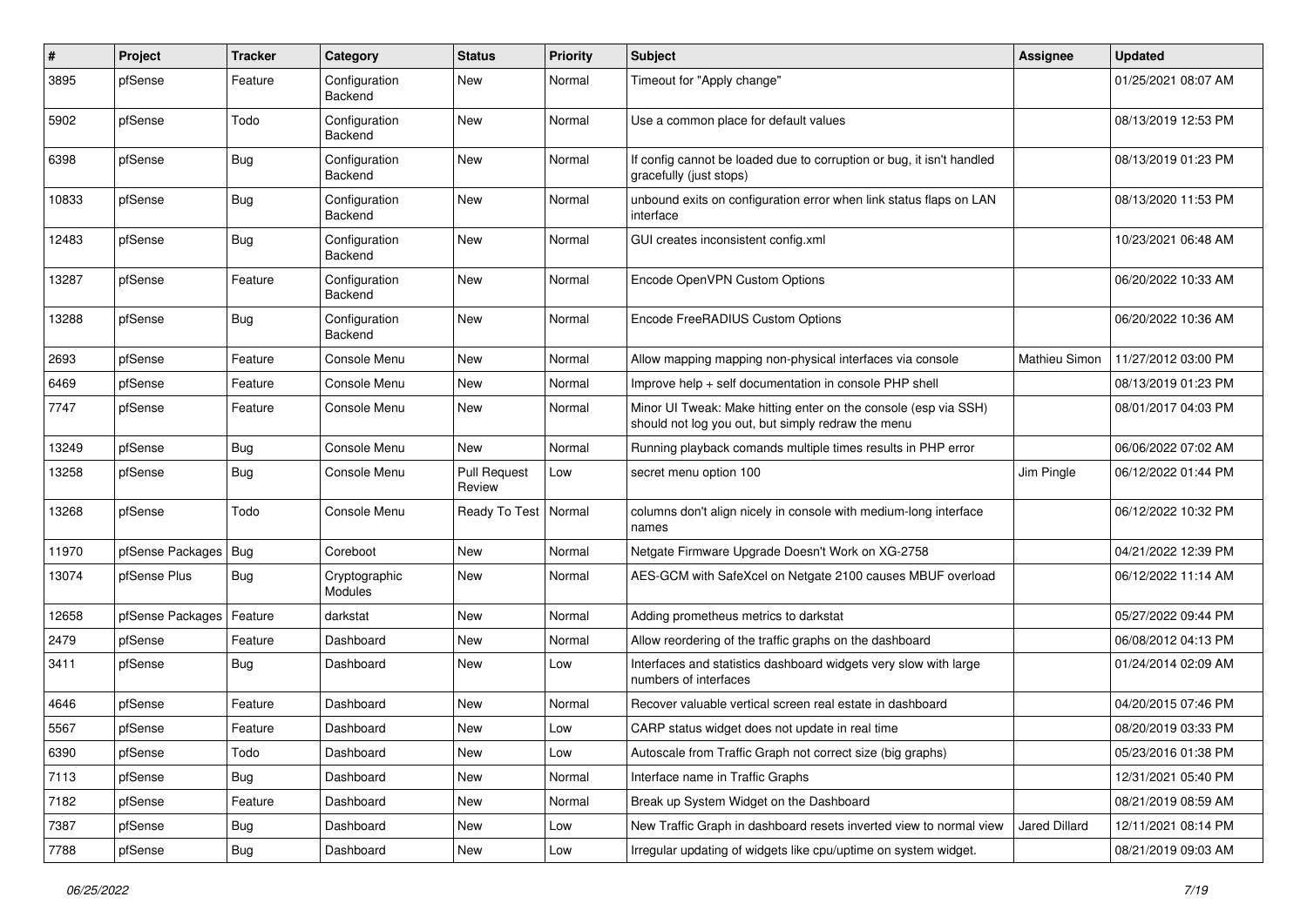| $\vert$ # | Project      | <b>Tracker</b>     | Category        | <b>Status</b>                 | <b>Priority</b> | <b>Subject</b>                                                                                                                     | Assignee              | <b>Updated</b>      |
|-----------|--------------|--------------------|-----------------|-------------------------------|-----------------|------------------------------------------------------------------------------------------------------------------------------------|-----------------------|---------------------|
| 7857      | pfSense      | <b>Bug</b>         | Dashboard       | <b>New</b>                    | Very Low        | Interfaces Widget U/I fails to wrap IPV6 addresses when the string is<br>too wide for the widget                                   |                       | 08/13/2019 09:15 AM |
| 7934      | pfSense      | Feature            | Dashboard       | <b>New</b>                    | Very Low        | format support phone# for international use                                                                                        |                       | 10/12/2017 04:38 PM |
| 7974      | pfSense      | Feature            | Dashboard       | <b>New</b>                    | Normal          | <b>ZFS RAID Monitor Not available</b>                                                                                              |                       | 08/20/2019 01:34 PM |
| 8157      | pfSense      | Bug                | Dashboard       | <b>New</b>                    | Very Low        | Traffic Graph clutter from time to time                                                                                            |                       | 12/03/2017 06:40 AM |
| 8458      | pfSense      | Feature            | Dashboard       | <b>New</b>                    | Low             | Allow reordering of interface widget                                                                                               |                       | 08/14/2019 10:52 AM |
| 9353      | pfSense      | <b>Bug</b>         | Dashboard       | <b>New</b>                    | Low             | PHPSession errors from limited access to dashboard and widgets                                                                     |                       | 10/06/2020 09:31 AM |
| 9677      | pfSense      | Bug                | Dashboard       | New                           | Normal          | Dashboard hangs when widget needs data from a remote host which<br>is down                                                         |                       | 08/13/2019 09:15 AM |
| 10280     | pfSense      | Feature            | Dashboard       | New                           | Low             | <b>DHCP Leases widget</b>                                                                                                          |                       | 11/07/2020 09:18 PM |
| 10395     | pfSense      | Feature            | Dashboard       | New                           | Low             | Add Dashboard System Information support for more PC Engines<br>APU boards                                                         |                       | 02/17/2022 01:02 AM |
| 10401     | pfSense      | Feature            | Dashboard       | New                           | Normal          | Request: ability to sort/separate stopped/running Service(s) on<br>Dashboard -> Services Status widget                             |                       | 03/31/2020 04:48 PM |
| 11759     | pfSense      | Bug                | Dashboard       | <b>New</b>                    | Normal          | Traffic graphs on dashboard double upload on pppoe links                                                                           |                       | 12/30/2021 04:00 AM |
| 12673     | pfSense      | <b>Bug</b>         | Dashboard       | <b>Pull Request</b><br>Review | Normal          | Firewall Logs Widget fails to update at intervals below 5 seconds.                                                                 | <b>Viktor Gurov</b>   | 05/17/2022 02:20 PM |
| 13165     | pfSense      | Feature            | Dashboard       | <b>Pull Request</b><br>Review | Normal          | Feat: live update for Services dashboard widget                                                                                    |                       | 05/15/2022 01:48 AM |
| 13168     | pfSense      | Feature            | Dashboard       | <b>New</b>                    | Low             | Multiple Dashboard views for a single user                                                                                         |                       | 05/16/2022 07:53 AM |
| 13183     | pfSense Plus | Regression         | Dashboard       | Feedback                      | High            | ZFS module is loaded on systems without ZFS                                                                                        | Christian<br>McDonald | 05/23/2022 10:11 AM |
| 1219      | pfSense      | Feature            | Developer Tools | New                           | Low             | Ship DTRACE enabled kernels in the images                                                                                          |                       | 07/26/2017 03:14 AM |
| 7244      | pfSense      | Feature            | Developer Tools | <b>New</b>                    | Normal          | Publish pfsense as a Vagrant Basebox                                                                                               |                       | 01/29/2019 04:09 AM |
| 11471     | pfSense Docs | Todo               | Development     | New                           | Low             | Feedback on Development - Developing Packages                                                                                      | Jim Pingle            | 02/19/2021 02:52 PM |
| 8852      | pfSense Docs | Correction         | <b>DHCP</b>     | New                           | Normal          | [feedback form] Unclear about "Client Identifier" in a static mapping                                                              | Jim Pingle            | 09/23/2020 02:30 PM |
| 11071     | pfSense Docs | <b>New Content</b> | <b>DHCP</b>     | New                           | Normal          | Feedback on Services - IPv6 Router Advertisements                                                                                  | Jim Pingle            | 12/08/2020 09:25 AM |
| 2323      | pfSense      | Feature            | DHCP (IPv4)     | New                           | Low             | GUI doesn't allow to configure DHCP server to serve IP addresses<br>belonging to subnets wich are not associated with an interface |                       | 08/19/2019 10:27 AM |
| 2774      | pfSense      | Feature            | DHCP (IPv4)     | New                           | Normal          | Extend DHCP Pools code to allow using different subnets                                                                            |                       | 08/19/2019 10:27 AM |
| 2983      | pfSense      | Feature            | DHCP (IPv4)     | New                           | Normal          | DHCPD: Add vendor-class-identifier and MAC-OIDs                                                                                    |                       | 05/29/2020 09:24 PM |
| 3404      | pfSense      | <b>Bug</b>         | DHCP (IPv4)     | <b>New</b>                    | Normal          | DHCP Server Fails to Start on Interfaces that are Slow to Come<br><b>Online During Boot</b>                                        |                       | 02/11/2014 05:09 PM |
| 3534      | pfSense      | Feature            | DHCP (IPv4)     | New                           | Normal          | DDNS using arbitrary zone primary                                                                                                  |                       | 07/08/2014 11:40 AM |
| 3771      | pfSense      | <b>Bug</b>         | DHCP (IPv4)     | <b>New</b>                    | Normal          | Webinterface and dhcpdcrashes with 500+ static leases                                                                              |                       | 08/21/2019 09:26 AM |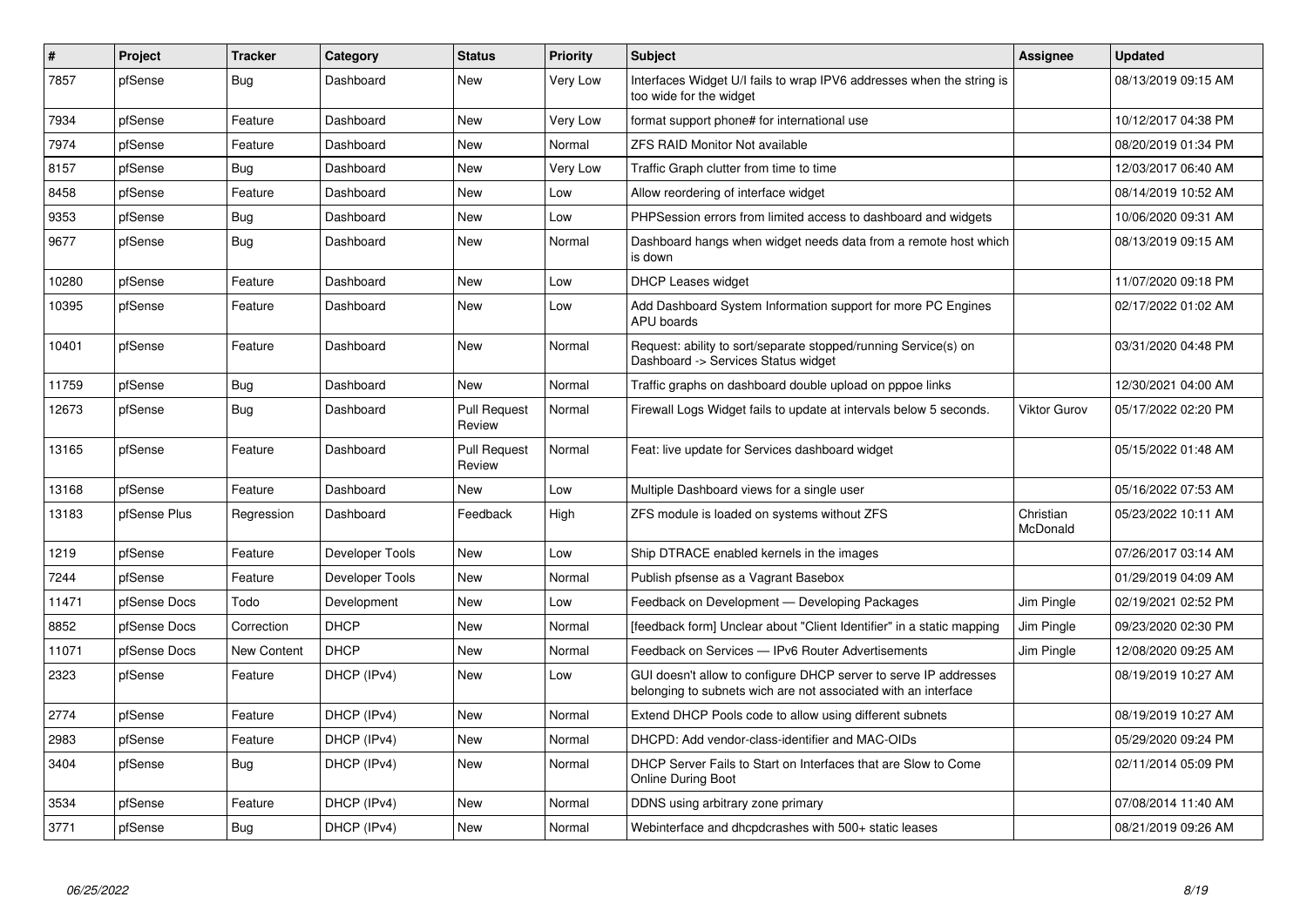| $\pmb{\#}$ | Project | <b>Tracker</b> | Category    | <b>Status</b> | <b>Priority</b> | <b>Subject</b>                                                                                     | <b>Assignee</b>      | <b>Updated</b>      |
|------------|---------|----------------|-------------|---------------|-----------------|----------------------------------------------------------------------------------------------------|----------------------|---------------------|
| 4061       | pfSense | Bug            | DHCP (IPv4) | Confirmed     | Normal          | dhcpd doesn't send client-hostname to peer, breaking DHCP lease<br>registrations w/HA              |                      | 02/24/2017 08:58 PM |
| 4451       | pfSense | Bug            | DHCP (IPv4) | New           | Low             | Status DHCP Leases shows double entries for static entries without<br>IP address                   | <b>Phillip Davis</b> | 05/21/2022 04:55 PM |
| 4899       | pfSense | Feature        | DHCP (IPv4) | <b>New</b>    | Normal          | Additional BOOTP/DHCP Options should allow a force option                                          |                      | 01/02/2018 02:24 PM |
| 5080       | pfSense | Feature        | DHCP (IPv4) | New           | Normal          | Settings tab under Services>DHCP Server                                                            |                      | 08/13/2019 12:53 PM |
| 6362       | pfSense | Bug            | DHCP (IPv4) | Confirmed     | Normal          | DHCP Client ID not used                                                                            |                      | 07/09/2021 06:30 AM |
| 6544       | pfSense | Feature        | DHCP (IPv4) | New           | Very Low        | RFC 3046 DHCP Option 82 support (and RFC 3315/4649/4580 for<br>IPv6                                |                      | 07/13/2020 02:14 AM |
| 6615       | pfSense | Feature        | DHCP (IPv4) | <b>New</b>    | Normal          | new DHCP server option                                                                             |                      | 08/13/2019 01:39 PM |
| 6960       | pfSense | Feature        | DHCP (IPv4) | New           | Normal          | Consider replacing ISC DHCP server with KEA DHCP                                                   |                      | 09/24/2020 01:59 PM |
| 7172       | pfSense | Bug            | DHCP (IPv4) | New           | Normal          | Sorting by hostname in Services > DHCP Server > LAN should be<br>"natural" (alphanumeric friendly) |                      | 08/20/2019 03:47 PM |
| 7405       | pfSense | Feature        | DHCP (IPv4) | New           | Normal          | Ability to add dhcp host reservations from "Diagnostics -> ARP table"                              |                      | 10/12/2020 08:22 AM |
| 7441       | pfSense | Feature        | DHCP (IPv4) | New           | Low             | Display start/end times for Static Mapping leases on DHCP<br>Leases/DHCPv6 Leases                  |                      | 08/21/2019 10:48 AM |
| 8179       | pfSense | Bug            | DHCP (IPv4) | Feedback      | Normal          | Incorrect reverse DNS zone in DHCP server config for<br>non-octet-aligned subnet mask              | Renato Botelho       | 02/09/2022 11:17 PM |
| 8330       | pfSense | Feature        | DHCP (IPv4) | New           | Normal          | add options for ddns-local-address statements                                                      |                      | 04/27/2021 12:31 PM |
| 8614       | pfSense | Bug            | DHCP (IPv4) | <b>New</b>    | Normal          | Cannot remove Additional BOOTP/DHCP Options                                                        |                      | 08/21/2019 09:15 AM |
| 8879       | pfSense | Feature        | DHCP (IPv4) | New           | Very Low        | DHCP options ADD force options                                                                     |                      | 09/07/2018 09:14 AM |
| 9130       | pfSense | Feature        | DHCP (IPv4) | New           | Normal          | Request ID [#INC-16195]: DHCP - PXE Boot                                                           |                      | 09/10/2020 01:39 PM |
| 9343       | pfSense | Bug            | DHCP (IPv4) | New           | Normal          | diag arp.php times out with large DHCPD leases table                                               |                      | 08/14/2019 01:19 PM |
| 9732       | pfSense | Feature        | DHCP (IPv4) | <b>New</b>    | Normal          | System UTC time offset in DHCP Option 2                                                            |                      | 09/06/2019 08:39 PM |
| 10250      | pfSense | Feature        | DHCP (IPv4) | New           | Very Low        | DHCP lease view by interface                                                                       |                      | 02/11/2020 07:47 AM |
| 10345      | pfSense | Feature        | DHCP (IPv4) | <b>New</b>    | Normal          | DHCP lease distinction between online and offline                                                  |                      | 03/16/2020 07:56 AM |
| 10802      | pfSense | Feature        | DHCP (IPv4) | New           | Very Low        | Seperator for DHCP Static Mapped leases                                                            |                      | 07/31/2020 10:30 AM |
| 11004      | pfSense | Feature        | DHCP (IPv4) | <b>New</b>    | Low             | DHCP reservations with no IP address show entries in DHCP leases                                   |                      | 10/26/2020 07:22 AM |
| 11927      | pfSense | Feature        | DHCP (IPv4) | Feedback      | Normal          | Allow DHCP not to serve a gateway - small fix                                                      |                      | 01/03/2022 04:17 PM |
| 12067      | pfSense | Bug            | DHCP (IPv4) | New           | Very Low        | <b>DHCP Monitoring Statistics Error</b>                                                            |                      | 06/21/2021 08:39 AM |
| 12070      | pfSense | Bug            | DHCP (IPv4) | New           | Low             | VLAN0 for WAN DHCP                                                                                 |                      | 12/23/2021 04:31 PM |
| 12922      | pfSense | <b>Bug</b>     | DHCP (IPv4) | New           | Normal          | Classless static routes received on DHCP WAN can override chosen<br>default gateway                |                      | 03/28/2022 10:08 AM |
| 12959      | pfSense | <b>Bug</b>     | DHCP (IPv4) | Feedback      | Normal          | dhcplease process wrongly update host file if client-hostname is<br>empty                          |                      | 03/28/2022 10:26 AM |
| 13217      | pfSense | Bug            | DHCP (IPv4) | New           | Normal          | dhclient using default pid file location which does not exist                                      | Viktor Gurov         | 05/26/2022 08:09 AM |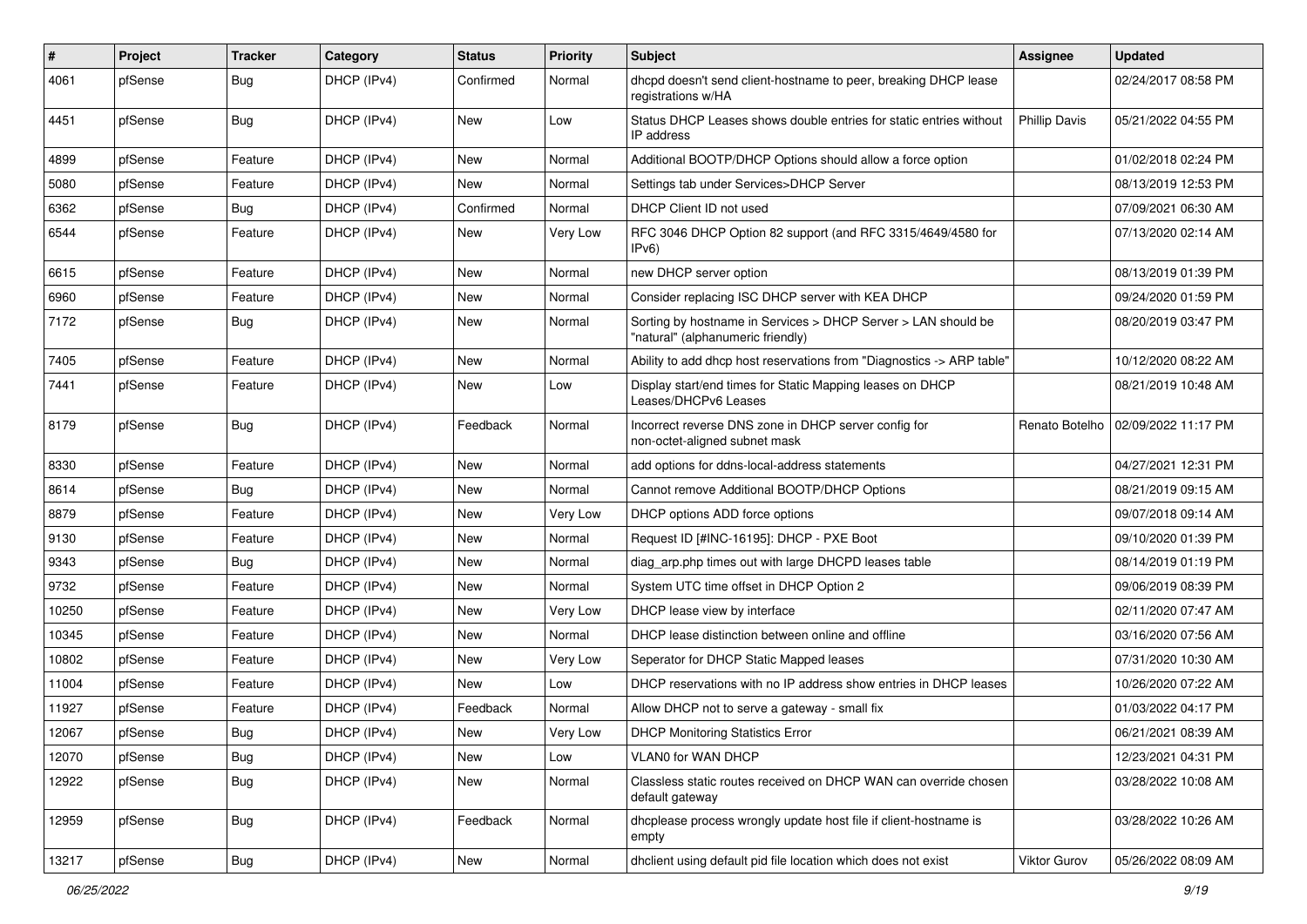| $\vert$ # | Project | <b>Tracker</b> | Category          | <b>Status</b> | <b>Priority</b> | Subject                                                                                        | <b>Assignee</b>    | <b>Updated</b>      |
|-----------|---------|----------------|-------------------|---------------|-----------------|------------------------------------------------------------------------------------------------|--------------------|---------------------|
| 13250     | pfSense | Todo           | DHCP (IPv4)       | New           | Very Low        | Clean up DHCP Server option language                                                           | Jim Pingle         | 06/06/2022 07:32 AM |
| 13256     | pfSense | Feature        | DHCP (IPv4)       | New           | Normal          | Better handling of duplicate IPs in static DHCP assignments                                    |                    | 06/11/2022 04:51 PM |
| 13263     | pfSense | Bug            | DHCP (IPv4)       | New           | Low             | Deleting a static DHCP entry when the related IP is not in the arp<br>table spams the log      |                    | 06/10/2022 11:18 AM |
| 13273     | pfSense | Bug            | DHCP (IPv4)       | New           | Normal          | dhclient can use conflicting recorded leases                                                   |                    | 06/14/2022 11:07 AM |
| 3185      | pfSense | Feature        | DHCP (IPv6)       | New           | Normal          | Accommodate a DHCPv6 failover-like mechanism                                                   |                    | 11/24/2017 10:44 AM |
| 5950      | pfSense | Feature        | DHCP (IPv6)       | New           | Normal          | DHCPv6 Server support for PD of PD-obtained networks                                           |                    | 03/04/2016 03:04 AM |
| 6051      | pfSense | Bug            | DHCP (IPv6)       | New           | Normal          | DHCPv6 Client Failure for additional WAN Address causes<br>2-seconds-service-restart-loop      |                    | 12/03/2020 01:08 AM |
| 6283      | pfSense | Feature        | DHCP (IPv6)       | <b>New</b>    | Normal          | Register DHCPv6 leases with DNS resolver                                                       |                    | 08/21/2019 10:48 AM |
| 6691      | pfSense | Bug            | DHCP (IPv6)       | New           | Normal          | dhcp6c quits after only two tries if no response was received                                  |                    | 12/07/2020 04:25 PM |
| 6873      | pfSense | <b>Bug</b>     | DHCP (IPv6)       | New           | Low             | radvd - Too many addresses in RDNSS section when previously<br>using DHCPv6                    | Dominic<br>McKeown | 06/06/2018 10:45 AM |
| 7138      | pfSense | <b>Bug</b>     | DHCP (IPv6)       | Assigned      | Normal          | Pfsense wide dhcpv6 client doesn't recognise ifid statement                                    |                    | 04/21/2022 12:39 PM |
| 7734      | pfSense | Bug            | DHCP (IPv6)       | New           | Normal          | Using opton ia pd0 does not renew prefix and prefix get dropped                                |                    | 07/31/2017 03:46 AM |
| 7821      | pfSense | <b>Bug</b>     | DHCP (IPv6)       | <b>New</b>    | Normal          | GIF does not support broadcast                                                                 |                    | 08/29/2017 10:50 AM |
| 9136      | pfSense | Bug            | DHCP (IPv6)       | New           | High            | IPv6 Tracking Interfaces Lose IPv6 Address in Certain Cases                                    |                    | 04/21/2022 12:39 PM |
| 9536      | pfSense | Feature        | DHCP (IPv6)       | <b>New</b>    | Normal          | Support dynamic prefix in DHCPv6 Server                                                        |                    | 05/25/2022 04:27 AM |
| 9575      | pfSense | Feature        | DHCP (IPv6)       | New           | Very Low        | RFC 7078 - Distributing Address Selection Policy Using DHCPv6                                  |                    | 08/14/2019 02:39 PM |
| 10714     | pfSense | Bug            | DHCP (IPv6)       | New           | Normal          | radvd only gives out the prefix of the "first" IPv6 address of an<br>interface                 |                    | 10/06/2020 01:03 PM |
| 10822     | pfSense | Bug            | DHCP (IPv6)       | New           | Normal          | Deprecated IPv6 prefix won't be announced as deprecated to clients                             |                    | 08/10/2020 09:23 AM |
| 12581     | pfSense | Regression     | DHCP (IPv6)       | New           | Normal          | CARP IPv6 assigned address does not get advertised to endpoints<br>with RADV                   |                    | 12/16/2021 02:34 PM |
| 12823     | pfSense | <b>Bug</b>     | DHCP (IPv6)       | New           | Normal          | Multiple DHCP6 WAN connections PPPoE interface 'defached'<br>status                            |                    | 02/18/2022 05:39 AM |
| 12947     | pfSense | <b>Bug</b>     | DHCP (IPv6)       | New           | Normal          | DHCP6 client does not take any action if the interface IPv6 address<br>changes during renewal  |                    | 06/19/2022 09:34 PM |
| 13237     | pfSense | <b>Bug</b>     | DHCP (IPv6)       | New           | Normal          | dhcp6c script cannot be executed safely                                                        |                    | 06/01/2022 11:20 AM |
| 13248     | pfSense | Regression     | DHCP (IPv6)       | New           | Normal          | IPv6 Router Advertisements runs when config.xml does not contain<br>an entry for the interface |                    | 06/05/2022 07:44 PM |
| 13253     | pfSense | <b>Bug</b>     | DHCP (IPv6)       | New           | Normal          | dhcp6c" is not restarted when applying settings when multiple<br>WANs are configured for DHCP6 |                    | 06/06/2022 02:58 PM |
| 13296     | pfSense | Feature        | DHCP (IPv6)       | New           | Normal          | Add support for DHCP6 OPTION PD EXCLUDE (RFC 6603)                                             |                    | 06/24/2022 10:10 PM |
| 4680      | pfSense | <b>Bug</b>     | <b>DHCP Relay</b> | New           | Normal          | DHCP relay does not work with DHCP server on other end of<br>OpenVPN tunnel                    |                    | 05/05/2015 06:55 PM |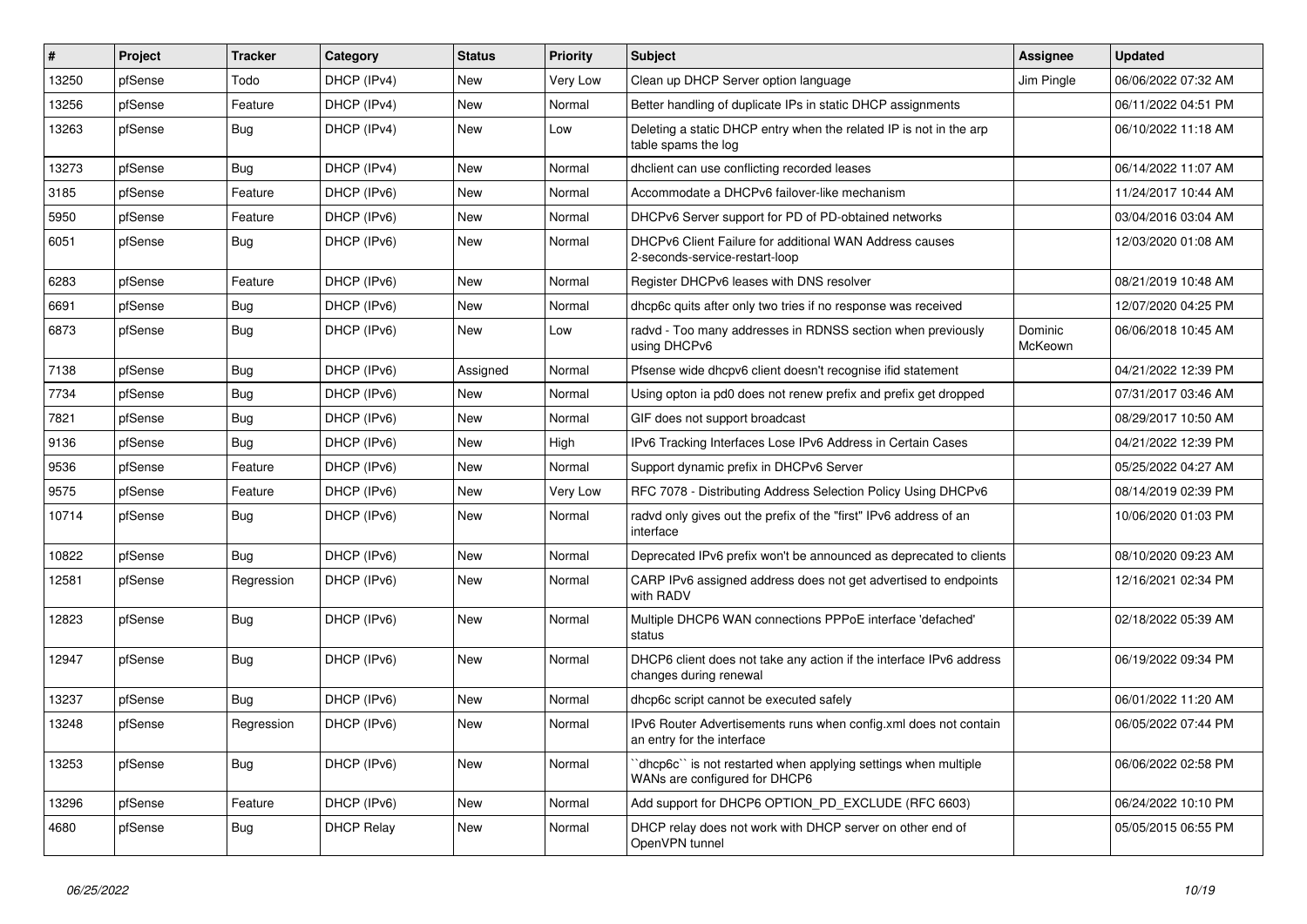| $\vert$ # | Project      | <b>Tracker</b>     | Category             | <b>Status</b>                 | <b>Priority</b> | Subject                                                                            | <b>Assignee</b> | <b>Updated</b>      |
|-----------|--------------|--------------------|----------------------|-------------------------------|-----------------|------------------------------------------------------------------------------------|-----------------|---------------------|
| 9680      | pfSense      | Feature            | <b>DHCP Relay</b>    | New                           | Normal          | Seperate DHCP Server and relay per interface                                       |                 | 02/27/2020 10:47 AM |
| 10715     | pfSense      | Bug                | <b>DHCP Relay</b>    | New                           | Normal          | DHCPv6 relay always uses the "first" IPv6 address of an interface                  |                 | 06/29/2020 05:01 AM |
| 10904     | pfSense      | Feature            | <b>DHCP Relay</b>    | <b>Pull Request</b><br>Review | Normal          | Support vti interfaces in dhcrelay                                                 | Luiz Souza      | 10/12/2020 07:35 AM |
| 11149     | pfSense      | <b>Bug</b>         | <b>DHCP Relay</b>    | New                           | Normal          | DHCP relay won't start with DHCP server behind gateway                             |                 | 03/22/2021 05:13 AM |
| 12120     | pfSense      | Feature            | <b>DHCP Relay</b>    | New                           | Normal          | Permit several sets of destination DHCP servers in DHCP relay                      |                 | 07/11/2021 05:41 PM |
| 12508     | pfSense      | Bug                | <b>DHCP Relay</b>    | New                           | Normal          | DHCP Relay over VPN                                                                |                 | 11/06/2021 11:25 AM |
| 1656      | pfSense      | Feature            | Diagnostics          | <b>New</b>                    | Normal          | Teach pfctl to kill states by port number                                          |                 | 08/21/2019 09:55 AM |
| 3796      | pfSense      | <b>Bug</b>         | Diagnostics          | Confirmed                     | Normal          | States summary fails and is very slow with large state tables                      |                 | 12/11/2021 08:03 PM |
| 4456      | pfSense      | Feature            | Diagnostics          | New                           | Normal          | Packet capture additional filtering options                                        |                 | 08/20/2019 03:30 PM |
| 4914      | pfSense      | Feature            | Diagnostics          | New                           | Low             | <b>Packet Capture Settings</b>                                                     |                 | 08/20/2019 08:51 AM |
| 5556      | pfSense      | Feature            | Diagnostics          | New                           | Normal          | No error when downloading non-existing file on Diagnostics/Execute                 |                 | 08/20/2019 03:43 PM |
| 6804      | pfSense      | Feature            | <b>Diagnostics</b>   | New                           | Very Low        | Add row counter into Diagnostics -> Edit File                                      |                 | 08/20/2019 03:44 PM |
| 7442      | pfSense      | Feature            | Diagnostics          | New                           | Low             | Suggestions for Diagnostics / ARP Table and Diagnostics / NDP<br>Table             |                 | 08/21/2019 09:27 AM |
| 7459      | pfSense      | Feature            | Diagnostics          | New                           | Low             | "Refresh" button for Diagnostics/Tables display                                    |                 | 08/21/2019 09:27 AM |
| 7589      | pfSense      | <b>Bug</b>         | Diagnostics          | New                           | Normal          | diag_edit.php old print_info_box                                                   |                 | 05/20/2017 05:02 PM |
| 7590      | pfSense      | <b>Bug</b>         | <b>Diagnostics</b>   | New                           | Normal          | diag_edit do not save when nothing to sae (in directory browse view)               |                 | 05/20/2017 05:04 PM |
| 7848      | pfSense      | Bug                | Diagnostics          | New                           | Low             | NDP Table Sort by Expiration Error                                                 |                 | 08/26/2019 02:56 PM |
| 9718      | pfSense      | Feature            | Diagnostics          | New                           | Low             | Make diag_states_summary table sortable                                            |                 | 10/06/2020 09:12 AM |
| 11856     | pfSense      | Feature            | Diagnostics          | New                           | Normal          | Replace/add Alias or DNS names for known LAN addresses in the<br>State table       |                 | 04/27/2021 08:01 AM |
| 12343     | pfSense      | Feature            | Diagnostics          | New                           | Low             | Real time traffic monitoring                                                       |                 | 09/06/2021 01:26 PM |
| 12757     | pfSense      | Bug                | Diagnostics          | <b>Pull Request</b><br>Review | Very Low        | Clean up /etc/inc/filter.inc use of pfctl -F                                       |                 | 05/17/2022 02:18 PM |
| 12791     | pfSense Docs | <b>New Content</b> | <b>Diagnostics</b>   | New                           | Normal          | Diagnostic Information for Support (pfSense)                                       |                 | 02/13/2022 08:49 PM |
| 12883     | pfSense Docs | Todo               | <b>DNS</b>           | New                           | Normal          | Feedback on Services - DNS Resolver - Host Overrides                               |                 | 02/28/2022 07:54 PM |
| 2410      | pfSense      | Feature            | <b>DNS Forwarder</b> | New                           | Normal          | Support name based aliasing via CNAMEs or some other<br>mechanism.                 |                 | 12/11/2012 09:56 PM |
| 7329      | pfSense      | Bug                | <b>DNS Forwarder</b> | New                           | Low             | <b>DHCP Not Updating DNS</b>                                                       |                 | 01/21/2022 09:16 PM |
| 12139     | pfSense      | Feature            | <b>DNS Forwarder</b> | New                           | Normal          | Add support in for specifying a DNSMASQ configuration file                         |                 | 07/16/2021 09:45 PM |
| 1819      | pfSense      | <b>Bug</b>         | <b>DNS Resolver</b>  | New                           | Normal          | DNS Resolver Not Registering DHCP Server Specified Domain<br>Name                  | Luiz Souza      | 04/28/2022 01:53 PM |
| 4798      | pfSense      | Feature            | <b>DNS Resolver</b>  | New                           | Normal          | Make host and domain overrides available to both DNS Resolver<br>and DNS Forwarder |                 | 06/29/2015 02:14 AM |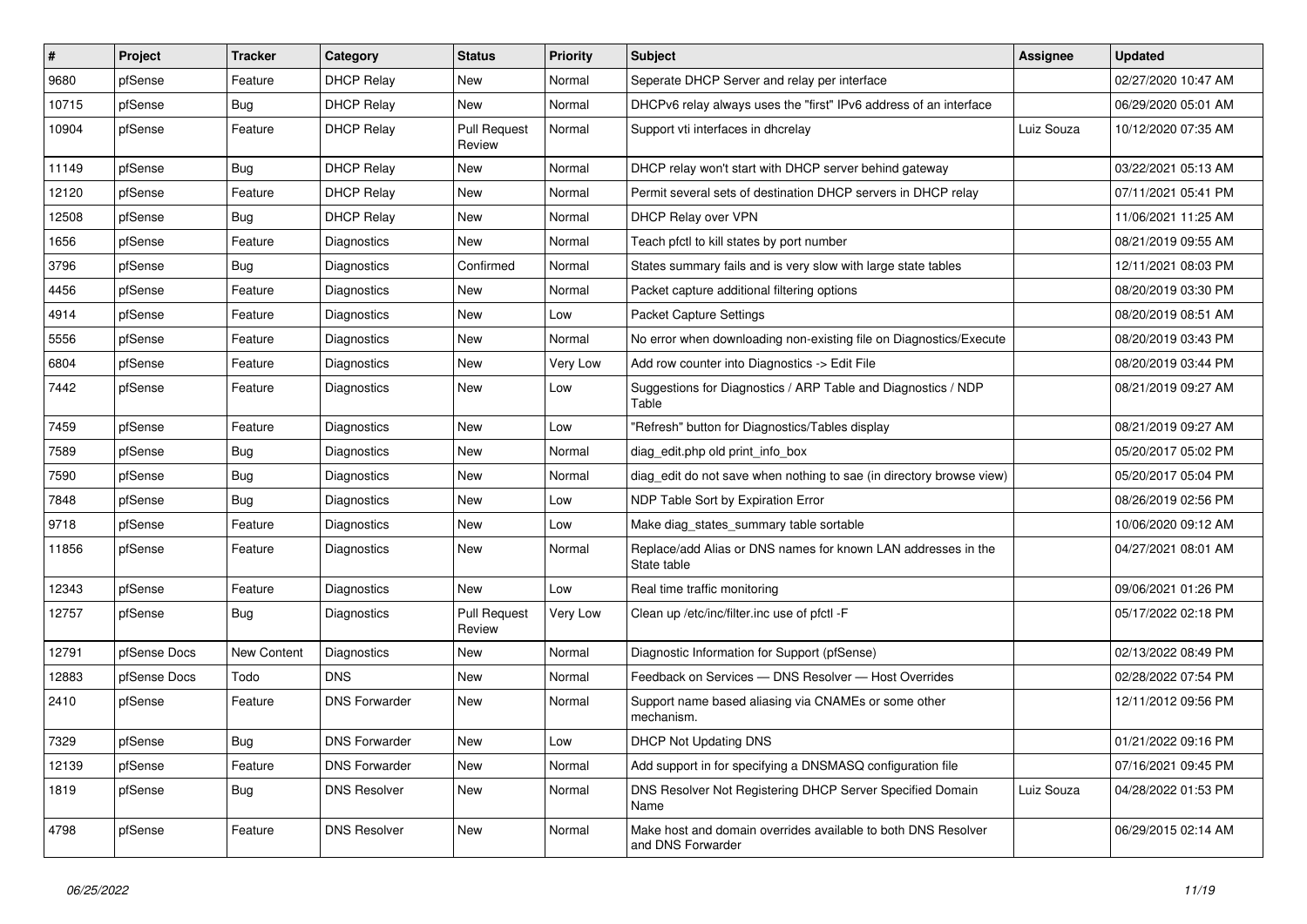| $\vert$ # | Project | <b>Tracker</b> | Category            | <b>Status</b> | <b>Priority</b> | Subject                                                                                                                       | Assignee | <b>Updated</b>      |
|-----------|---------|----------------|---------------------|---------------|-----------------|-------------------------------------------------------------------------------------------------------------------------------|----------|---------------------|
| 5413      | pfSense | Bug            | <b>DNS Resolver</b> | Confirmed     | High            | Incorrect Handling of Unbound Resolver [service restarts, cache<br>loss, DNS service interruption]                            |          | 06/19/2022 11:11 PM |
| 6103      | pfSense | Feature        | <b>DNS Resolver</b> | New           | Normal          | DNS Resolver Outgoing Interfaces should be able to use Gateway<br>Groups                                                      |          | 10/21/2019 08:02 AM |
| 6430      | pfSense | Bug            | <b>DNS Resolver</b> | Confirmed     | Low             | pfsense should sanity-check hostnames when copying from<br>dhcpd.leases to /etc/hosts                                         |          | 08/13/2019 01:23 PM |
| 7096      | pfSense | Bug            | <b>DNS Resolver</b> | Feedback      | Normal          | Unbound fails to start on boot if specific network devices are<br>configured in the "Network Interfaces"                      |          | 11/22/2021 08:59 AM |
| 7152      | pfSense | Bug            | <b>DNS Resolver</b> | <b>New</b>    | Normal          | Unbound / DNS Resolver issue if "Register DHCP static mappings in<br>the DNS Resolver" set before wildcard DNS custom options |          | 12/18/2021 04:59 PM |
| 7495      | pfSense | Feature        | <b>DNS Resolver</b> | New           | Low             | Ability to set TTL for local for Unbound host overrides and dhcp<br>leases                                                    |          | 03/06/2018 09:46 AM |
| 7852      | pfSense | Feature        | <b>DNS Resolver</b> | <b>New</b>    | Normal          | Add views support to Unbound GUI                                                                                              |          | 09/11/2017 12:26 PM |
| 8236      | pfSense | Feature        | <b>DNS Resolver</b> | New           | Normal          | Ability to configure "forward-first" and "forward-host" options for more<br>robust domain overrides in DNS Resolver           |          | 12/26/2017 01:26 AM |
| 9037      | pfSense | <b>Bug</b>     | <b>DNS Resolver</b> | <b>New</b>    | Normal          | Unbound not logging to syslog after reboot                                                                                    |          | 10/12/2018 05:09 AM |
| 9436      | pfSense | Feature        | <b>DNS Resolver</b> | <b>New</b>    | Normal          | Unbound: enable dnstap support                                                                                                |          | 03/27/2019 07:54 PM |
| 9654      | pfSense | Bug            | <b>DNS Resolver</b> | New           | Normal          | After reboot, the DNS resolver must be restarted before it will<br>advertise the ipv6 DNS address of the router.              |          | 11/20/2020 03:12 AM |
| 10143     | pfSense | Bug            | <b>DNS Resolver</b> | <b>New</b>    | Normal          | System hostname DNS entry is assigned to the wrong IP on<br>multi-wan setups                                                  |          | 12/31/2019 02:33 PM |
| 10342     | pfSense | Bug            | <b>DNS Resolver</b> | <b>New</b>    | Normal          | Unbound domain overrides stop resolving periodically. They only<br>resume after the service has been restarted.               |          | 03/13/2020 10:35 AM |
| 10624     | pfSense | <b>Bug</b>     | <b>DNS Resolver</b> | <b>New</b>    | Normal          | Unbound configuration memory leak with python module + register<br>DHCP leases active                                         |          | 02/26/2021 10:27 AM |
| 11921     | pfSense | Feature        | <b>DNS Resolver</b> | <b>New</b>    | Very Low        | Feature Request: Compile unbound with EDNS Client Subnet (ECS)<br>module (--enable-subnet)                                    |          | 05/14/2021 07:29 AM |
| 12551     | pfSense | Feature        | <b>DNS Resolver</b> | <b>New</b>    | Low             | Add ability to set DNS resolver search domain list                                                                            |          | 12/01/2021 11:18 AM |
| 12612     | pfSense | Bug            | <b>DNS Resolver</b> | New           | Normal          | DNS Resolver is restarted during every "rc.newwanip" event                                                                    |          | 06/03/2022 07:13 AM |
| 13254     | pfSense | Bug            | <b>DNS Resolver</b> | New           | Normal          | DNS resolver does not update "unbound.conf" file during link down<br>events                                                   |          | 06/08/2022 07:55 AM |
| 7292      | pfSense | Feature        | <b>Dynamic DNS</b>  | <b>New</b>    | Normal          | DynamicDNS configuration does not sync to HA secondary                                                                        |          | 02/21/2017 04:56 PM |
| 7418      | pfSense | Feature        | Dynamic DNS         | New           | Normal          | Dynamic dns should be sorted interface name                                                                                   |          | 08/21/2019 08:58 AM |
| 7718      | pfSense | Feature        | Dynamic DNS         | <b>New</b>    | Very Low        | Hostname for Custom DynDNS Updater.                                                                                           |          | 07/24/2017 10:05 AM |
| 8406      | pfSense | <b>Bug</b>     | Dynamic DNS         | New           | Normal          | DDNS IPV6 Cloudflare Client does not detect PPOE address                                                                      |          | 03/31/2018 11:56 AM |
| 8432      | pfSense | <b>Bug</b>     | Dynamic DNS         | New           | Normal          | Dynamic DNS Client gives an error that it can't find IPv6 address<br>when WAN interface is a LAGG                             |          | 09/17/2020 05:23 AM |
| 8500      | pfSense | Bug            | Dynamic DNS         | New           | Low             | Incorrect categorization of status/info messages from phpDynDNS                                                               |          | 08/16/2019 12:50 PM |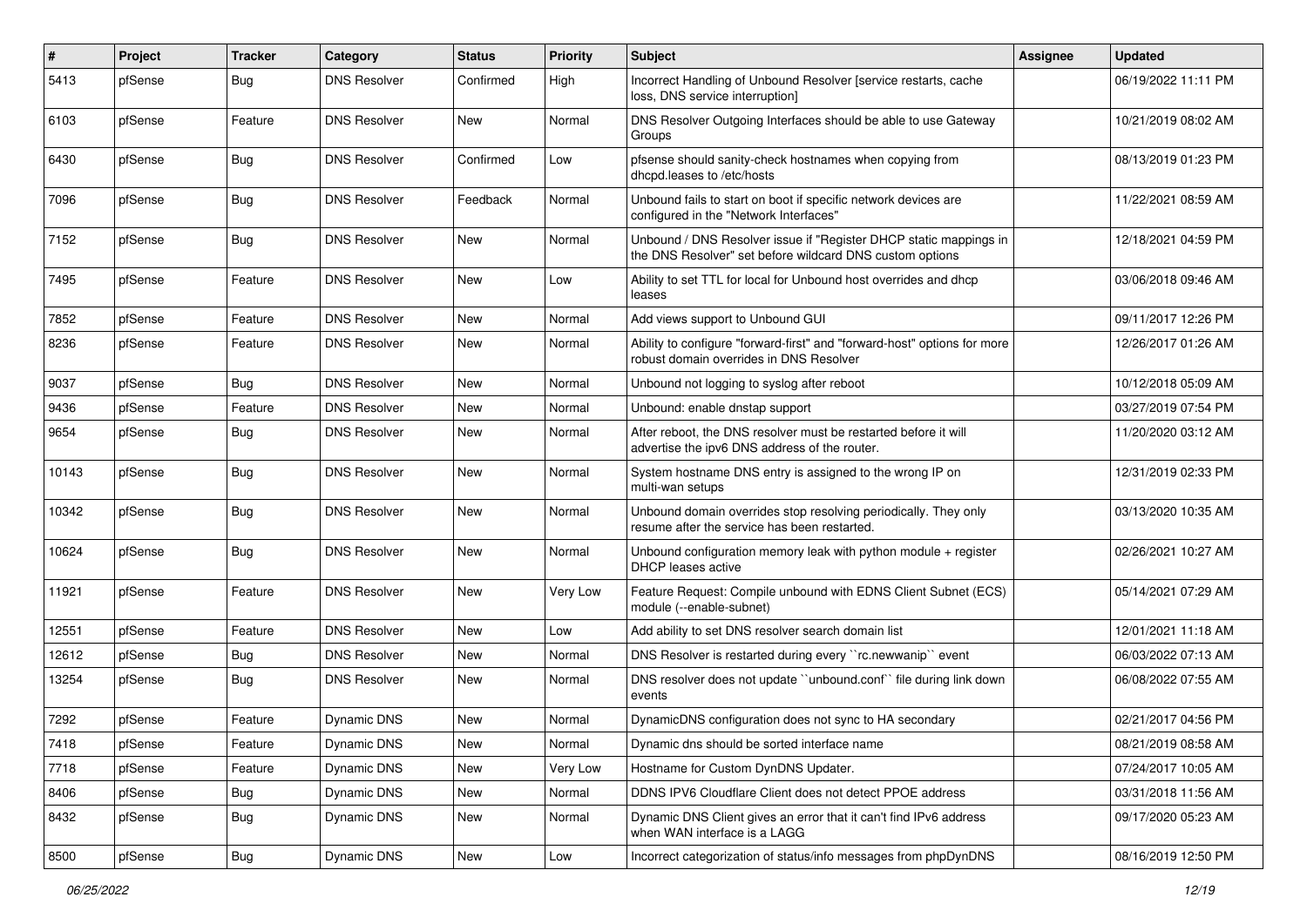| $\vert$ # | <b>Project</b>         | <b>Tracker</b> | Category              | <b>Status</b>                 | Priority | <b>Subject</b>                                                                                          | <b>Assignee</b>                | <b>Updated</b>      |
|-----------|------------------------|----------------|-----------------------|-------------------------------|----------|---------------------------------------------------------------------------------------------------------|--------------------------------|---------------------|
| 9063      | pfSense                | Feature        | <b>Dynamic DNS</b>    | <b>New</b>                    | Normal   | Allow dynamic DNS client entry to specify which Check IP service to<br>use                              |                                | 10/24/2018 11:53 AM |
| 9504      | pfSense                | <b>Bug</b>     | Dynamic DNS           | <b>New</b>                    | Normal   | Multiple Dynamic DNS update notifications for the same interface,<br>not differentiated by the hostname |                                | 05/07/2019 07:46 AM |
| 9664      | pfSense                | Bug            | Dynamic DNS           | <b>New</b>                    | Normal   | DynDNS and Dual-wan problem with CloudFlare (works with No-Ip)                                          |                                | 08/03/2019 10:00 AM |
| 9805      | pfSense                | <b>Bug</b>     | Dynamic DNS           | New                           | Normal   | dynDNS cloudflare multiple entries                                                                      |                                | 10/02/2019 04:51 PM |
| 10000     | pfSense                | Bug            | Dynamic DNS           | New                           | Normal   | Azure Dynamic DNS A and AAAA Records for Apex Zone                                                      |                                | 03/31/2020 09:03 AM |
| 10962     | pfSense                | Feature        | Dynamic DNS           | <b>New</b>                    | Normal   | Add Cpanel support for Dynamic DNS Clients                                                              |                                | 12/28/2020 01:56 PM |
| 11084     | pfSense                | Feature        | Dynamic DNS           | <b>New</b>                    | Normal   | Dynamic DNS include option to specify virtual IP addresses                                              |                                | 11/19/2020 01:26 PM |
| 11147     | pfSense                | Bug            | Dynamic DNS           | New                           | Normal   | Domeneshop DynDNS IPv4 and IPv6                                                                         |                                | 12/09/2020 11:47 PM |
| 11177     | pfSense                | <b>Bug</b>     | Dynamic DNS           | <b>New</b>                    | Normal   | DDNSv6 not using Check IP Services                                                                      |                                | 12/21/2020 05:02 AM |
| 12063     | pfSense Docs           | Todo           | Dynamic DNS           | New                           | Normal   | Feedback on Services — Dynamic DNS — Configuring RFC 2136<br>Dynamic DNS updates                        |                                | 06/18/2021 06:24 PM |
| 12494     | pfSense                | Feature        | Dynamic DNS           | <b>Pull Request</b><br>Review | Normal   | DynDNS: make simultaneous update of IP and LegacyIP possible                                            | Lukas Wiest                    | 11/01/2021 08:52 AM |
| 12495     | pfSense                | Feature        | Dynamic DNS           | <b>Pull Request</b><br>Review | Normal   | DynDNS: add deSEC IPv4&v6 simultaneos update                                                            | Lukas Wiest                    | 11/01/2021 08:53 AM |
| 12602     | pfSense                | Feature        | Dynamic DNS           | <b>New</b>                    | Normal   | DHCPv6 should allow DDNS Client updates for hosts                                                       |                                | 12/15/2021 11:00 AM |
| 12848     | pfSense                | Feature        | Dynamic DNS           | <b>New</b>                    | Normal   | Evaluation of the DynDNS "Result Match" string                                                          |                                | 02/22/2022 02:01 AM |
| 12877     | pfSense                | <b>Bug</b>     | <b>Dynamic DNS</b>    | Feedback                      | Normal   | Cloudflare DynDNS fails to update more than two addresses                                               |                                | 05/29/2022 06:56 PM |
| 13167     | pfSense                | <b>Bug</b>     | Dynamic DNS           | <b>New</b>                    | Normal   | phpDynDNS: DigitalOcean ddns update fails (bad request, invalid<br>character '-' in request_id)         |                                | 06/16/2022 09:30 PM |
| 13298     | pfSense                | <b>Bug</b>     | <b>Dynamic DNS</b>    | <b>Pull Request</b><br>Review | Normal   | Dynv6 does not check response code when updating                                                        | <b>Tiago Beling</b><br>d'Avila | 06/24/2022 07:47 AM |
| 10426     | pfSense Packages   Bug |                | Filer                 | Feedback                      | Normal   | Filer must validate that File name is uniq                                                              |                                | 04/20/2022 11:02 AM |
| 11178     | pfSense Packages       | Feature        | Filer                 | <b>New</b>                    | Normal   | Filer do not ask what to do with previous filename                                                      |                                | 12/31/2020 02:45 AM |
| 11180     | pfSense Packages       | Bug            | Filer                 | Feedback                      | Normal   | Filer run action for files on sync that wan't been modified                                             | Viktor Gurov                   | 01/08/2021 07:27 AM |
| 11235     | pfSense Packages   Bug |                | Filer                 | <b>New</b>                    | Normal   | Filer run script when "state" unchanged                                                                 |                                | 01/08/2021 07:24 AM |
| 13067     | pfSense                | Bug            | <b>FilterDNS</b>      | <b>New</b>                    | Normal   | filterdns resolve interval is twice the intended value                                                  |                                | 04/17/2022 07:45 PM |
| 9685      | pfSense Docs           | Correction     | Firewall Rules        | <b>New</b>                    | Normal   | Feedback on Firewall - Floating Rules                                                                   | Jim Pingle                     | 09/23/2020 02:57 PM |
| 12268     | pfSense Docs           | Todo           | <b>Firewall Rules</b> | <b>New</b>                    | Normal   | Feedback on Firewall - Aliases                                                                          |                                | 08/17/2021 12:55 AM |
| 12770     | pfSense Docs           | Todo           | <b>Firewall Rules</b> | New                           | Normal   | Feedback on Firewall - Configuring firewall rules                                                       |                                | 02/07/2022 07:43 PM |
| 13020     | pfSense Docs           | Todo           | Firewall Rules        | <b>New</b>                    | Normal   | easyrule command documentation should document permissible<br>wildcards                                 | Jim Pingle                     | 04/04/2022 08:01 AM |
| 11184     | pfSense                | Bug            | FreeBSD               | New                           | Normal   | PF: State policy cannot be configurable                                                                 |                                | 02/09/2021 02:43 AM |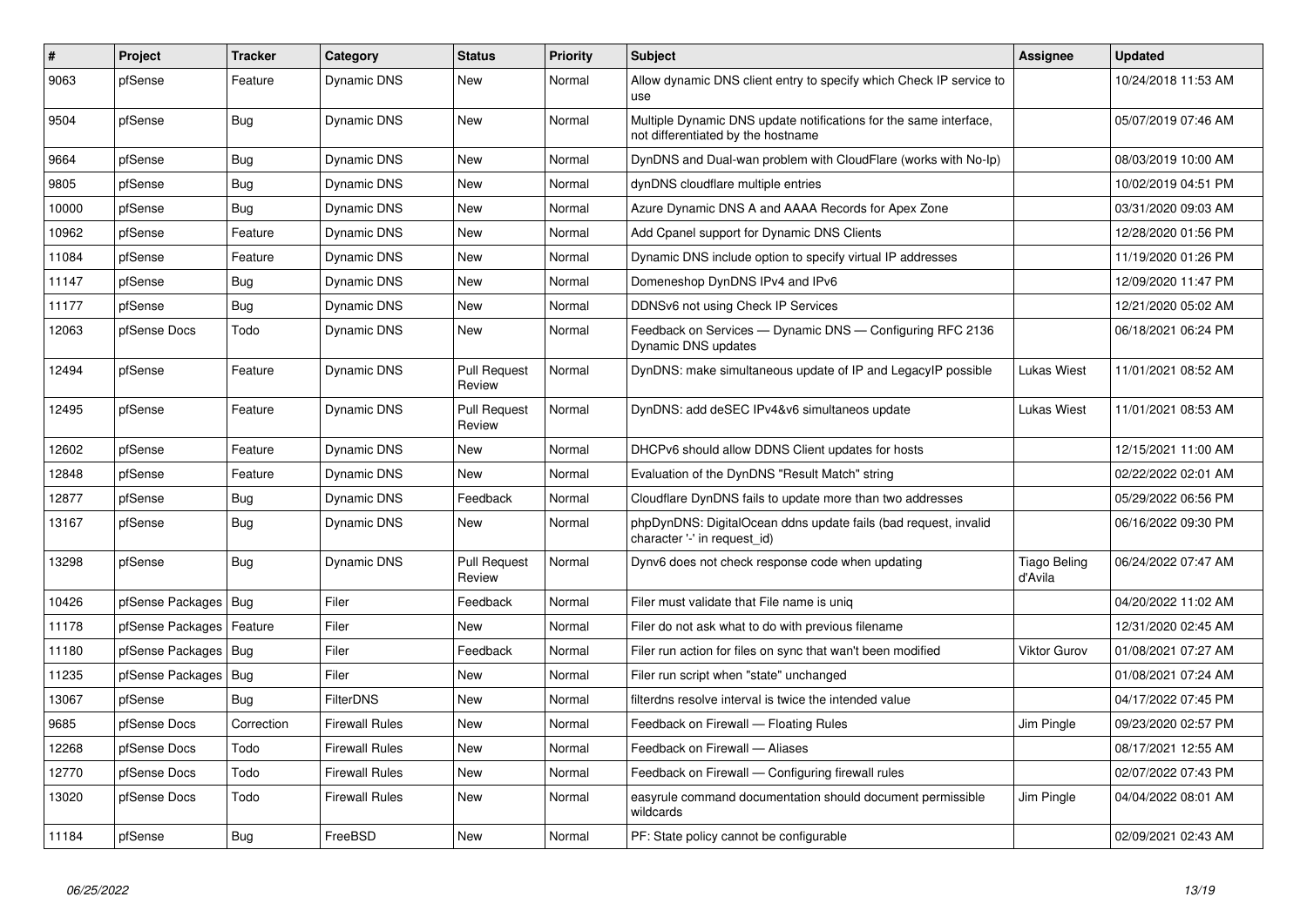| #     | Project                       | <b>Tracker</b> | Category   | <b>Status</b> | <b>Priority</b> | <b>Subject</b>                                                                             | Assignee            | <b>Updated</b>      |
|-------|-------------------------------|----------------|------------|---------------|-----------------|--------------------------------------------------------------------------------------------|---------------------|---------------------|
| 11352 | pfSense                       | Bug            | FreeBSD    | New           | Low             | CTF types > 2^15 in the pfSense kernel config results in DTrace<br>failing                 | Scott Long          | 03/17/2021 02:52 AM |
| 12740 | pfSense                       | Bug            | FreeBSD    | Incomplete    | Normal          | panic: esp input cb: Unexpected address family                                             |                     | 01/27/2022 01:19 PM |
| 4506  | pfSense Packages              | Feature        | FreeRADIUS | New           | Normal          | FreeRADIUS groups/hunt groups                                                              |                     | 03/10/2015 08:51 PM |
| 7403  | pfSense Packages   Bug        |                | FreeRADIUS | <b>New</b>    | Normal          | Captive Portal + freeradius2 + MySQL problems with German<br>Umlaut                        |                     | 03/17/2017 09:12 AM |
| 7608  | pfSense Packages   Feature    |                | FreeRADIUS | New           | Very Low        | Captive Portal amount of traffic Account + Free Radius+Mysql                               |                     | 05/28/2017 09:08 AM |
| 8031  | pfSense Packages              | Feature        | FreeRADIUS | New           | Normal          | FreeRADIUS copy entry function                                                             |                     | 08/16/2019 01:01 PM |
| 8161  | pfSense Packages   Feature    |                | FreeRADIUS | New           | Very Low        | Add virtual server support to FreeRadius                                                   |                     | 12/05/2017 01:57 PM |
| 8224  | pfSense Packages   Feature    |                | FreeRADIUS | New           | Normal          | Add "OU" field to FreeRADIUS page                                                          |                     | 02/21/2018 12:53 AM |
| 8251  | pfSense Packages   Bug        |                | FreeRADIUS | Feedback      | Normal          | Captiveportal + FreeRadius "Last activity" resets to Session start                         |                     | 08/13/2019 11:10 AM |
| 8264  | pfSense Packages   Bug        |                | FreeRADIUS | New           | Normal          | Radiusd restart on WAN change results in freeradius not running<br>(and possible solution) |                     | 04/21/2022 12:39 PM |
| 8513  | pfSense Packages   Bug        |                | FreeRADIUS | New           | High            | Freeradius 3.x Idap problem                                                                |                     | 02/18/2019 05:22 PM |
| 8516  | pfSense Packages Bug          |                | FreeRADIUS | New           | Normal          | FreeRADIUS requires settings re-saved after pfSense upgrade                                | Jim Pingle          | 12/31/2021 05:58 PM |
| 8589  | pfSense Packages   Bug        |                | FreeRADIUS | New           | Normal          | FreeRadius 0.15.5 2 ignoring tunnelled-reply=no                                            |                     | 02/18/2019 03:40 PM |
| 8769  | pfSense Packages   Feature    |                | FreeRADIUS | New           | Normal          | Allow FreeRADIUS users to change their own Passwords and Pins                              |                     | 10/11/2018 11:34 AM |
| 8836  | pfSense Packages   Feature    |                | FreeRADIUS | New           | Normal          | Define Idap group vlan assignment in users file                                            |                     | 08/26/2018 07:53 AM |
| 9704  | pfSense Packages   Feature    |                | FreeRADIUS | New           | Normal          | Enable filter username                                                                     |                     | 08/27/2019 12:07 PM |
| 10297 | pfSense Packages   Feature    |                | FreeRADIUS | Assigned      | Normal          | IPv6 user attributes                                                                       |                     | 04/21/2022 12:39 PM |
| 10377 | pfSense Packages              | Feature        | FreeRADIUS | New           | Very Low        | Allow usage of TOTP (Google-Authenticator) without PIN                                     |                     | 03/30/2020 11:43 AM |
| 10695 | pfSense Packages   Bug        |                | FreeRADIUS | New           | Normal          | FreeRadius Accounting skipping MBs after reboot due to power<br>down                       |                     | 06/24/2020 04:49 AM |
| 10871 | pfSense Packages              | Feature        | FreeRADIUS | Feedback      | Normal          | Extra time period counters for SQL backend                                                 | Viktor Gurov        | 04/22/2022 02:19 AM |
| 10908 | pfSense Packages   Feature    |                | FreeRADIUS | Feedback      | Normal          | FreeRADIUS server certificate not using full CA chain                                      | Viktor Gurov        | 04/22/2022 02:19 AM |
| 11026 | pfSense Packages   Feature    |                | FreeRADIUS | <b>New</b>    | Low             | Feedback on Packages - FreeRADIUS package                                                  |                     | 11/02/2020 07:21 AM |
| 11054 | pfSense Packages   Bug        |                | FreeRADIUS | Assigned      | Normal          | Check Client Certificate CN not working as described                                       | <b>Viktor Gurov</b> | 12/14/2021 07:22 AM |
| 11138 | pfSense Packages   Feature    |                | FreeRADIUS | New           | Normal          | new WebGUI checkboxes needed                                                               |                     | 12/07/2020 08:28 AM |
| 11331 | pfSense Packages   Bug        |                | FreeRADIUS | Feedback      | Normal          | FreeRADIUS latest package upgrade broke Plain Mac<br>Authentication                        | <b>Viktor Gurov</b> | 01/30/2021 10:08 AM |
| 11388 | pfSense Packages   Bug        |                | FreeRADIUS | Feedback      | Normal          | Captive Portal authentication error with MySQL backend                                     | Viktor Gurov        | 02/10/2021 08:54 AM |
| 11534 | pfSense Packages   Regression |                | FreeRADIUS | New           | High            | FreeRADIUS EAP anonymous connection forbidden out-of-tunnel                                |                     | 07/14/2021 02:32 AM |
| 11746 | pfSense Packages   Bug        |                | FreeRADIUS | Feedback      | Normal          | Second LDAP server configuration misses the ipaNThash control<br>attribute                 | <b>Viktor Gurov</b> | 07/14/2021 01:44 PM |
| 11802 | pfSense Packages   Bug        |                | FreeRADIUS | New           | Normal          | FreeRADIUS sync                                                                            |                     | 05/10/2021 04:18 AM |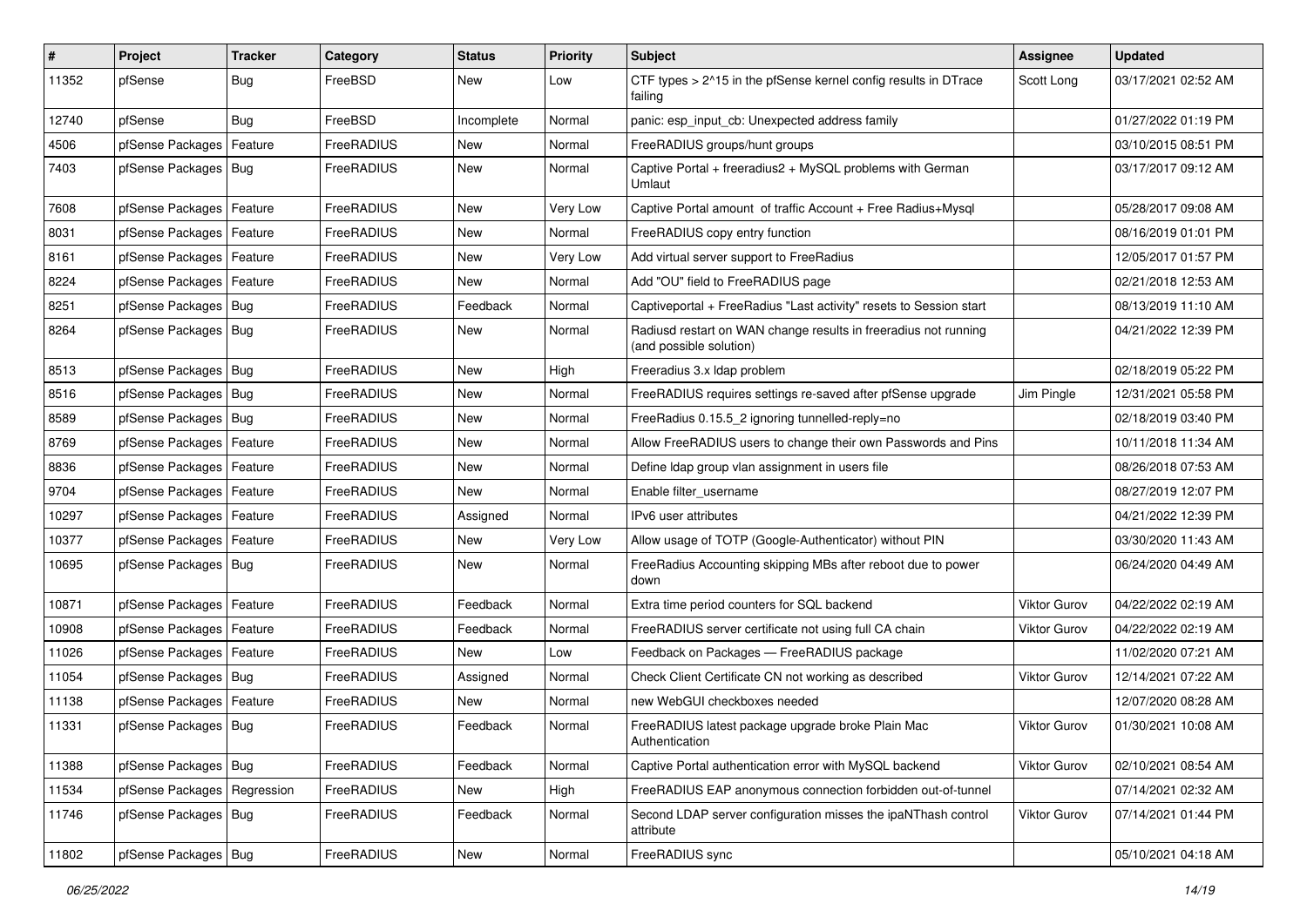| #     | Project                    | <b>Tracker</b> | Category    | <b>Status</b>                 | <b>Priority</b> | Subject                                                                                                                                                                 | Assignee              | <b>Updated</b>      |
|-------|----------------------------|----------------|-------------|-------------------------------|-----------------|-------------------------------------------------------------------------------------------------------------------------------------------------------------------------|-----------------------|---------------------|
| 11980 | pfSense Packages           | Bug            | FreeRADIUS  | Feedback                      | Normal          | EAP does not work with SQL backend                                                                                                                                      |                       | 07/21/2021 07:24 AM |
| 12126 | pfSense Packages   Bug     |                | FreeRADIUS  | <b>New</b>                    | Normal          | freeradius3 0.15.7 31                                                                                                                                                   |                       | 10/11/2021 08:21 AM |
| 12286 | pfSense Packages           | Bug            | FreeRADIUS  | New                           | Normal          | Add support for ntlm auth in LDAP                                                                                                                                       |                       | 08/20/2021 08:27 AM |
| 12742 | pfSense Packages   Bug     |                | FreeRADIUS  | Feedback                      | Normal          | freeRADIUS virtual-server-default: modules dailycounter,<br>monthlycounter, noresetcounter, expire_on_login in authorize<br>section prevent virtual server from loading |                       | 03/01/2022 12:45 PM |
| 12982 | pfSense Packages   Bug     |                | FreeRADIUS  | New                           | Normal          | FreeRadius RadReply table entries missing from pf                                                                                                                       |                       | 06/19/2022 05:38 PM |
| 13284 | pfSense Packages   Feature |                | FreeRADIUS  | <b>New</b>                    | Normal          | Option to define "Issuer" in OPT configuration.                                                                                                                         | Jakob<br>Nordgarden   | 06/19/2022 12:10 PM |
| 6651  | pfSense Packages   Feature |                | <b>FRR</b>  | Feedback                      | Normal          | Loopback interfaces                                                                                                                                                     | Christian<br>McDonald | 12/25/2021 02:42 PM |
| 9141  | pfSense Packages   Feature |                | <b>FRR</b>  | <b>New</b>                    | Very Low        | FRR xmlrpc                                                                                                                                                              | Jim Pingle            | 11/26/2018 07:49 AM |
| 9545  | pfSense Packages           | Feature        | <b>FRR</b>  | <b>New</b>                    | Normal          | Enable MULTIPATH in FRR                                                                                                                                                 | Jim Pingle            | 09/18/2020 12:52 PM |
| 10294 | pfSense Packages   Bug     |                | <b>FRR</b>  | New                           | Normal          | FRR Route Counts Incorrect on Status Page                                                                                                                               | Jim Pingle            | 02/26/2020 11:08 AM |
| 10358 | pfSense Packages   Feature |                | <b>FRR</b>  | New                           | Very Low        | <b>Stage FRR Configuration Changes</b>                                                                                                                                  |                       | 03/19/2020 06:48 AM |
| 10503 | pfSense Packages   Bug     |                | <b>FRR</b>  | New                           | Normal          | Flapping any GW in multi-WAN influences restating all IPsec tunnels<br>in FRR which leads to dropping all IPsec VTI static routes and<br>related BGP issues             |                       | 05/08/2020 07:51 PM |
| 10516 | pfSense Packages   Bug     |                | <b>FRR</b>  | New                           | Normal          | FRR Access list                                                                                                                                                         |                       | 12/06/2020 11:02 PM |
| 10653 | pfSense Packages           | Feature        | <b>FRR</b>  | <b>New</b>                    | Normal          | Allow to download frr status                                                                                                                                            | Jim Pingle            | 06/11/2020 01:21 AM |
| 10789 | pfSense Packages           | Feature        | <b>FRR</b>  | Feedback                      | Normal          | FRR integrated configuration and hitless reloads                                                                                                                        | Jim Pingle            | 01/20/2021 11:16 PM |
| 10935 | pfSense Packages   Bug     |                | <b>FRR</b>  | New                           | Normal          | FRR 0.6.7-6 - BGPD service recycled IPv6 without Route Map                                                                                                              |                       | 12/30/2020 05:00 PM |
| 11130 | pfSense Packages   Feature |                | <b>FRR</b>  | Feedback                      | Normal          | FRR RIP support                                                                                                                                                         | Jim Pingle            | 12/31/2021 04:19 PM |
| 11158 | pfSense Packages           | Bug            | <b>FRR</b>  | <b>New</b>                    | High            | <b>FRR Prefix Lists</b>                                                                                                                                                 |                       | 12/30/2020 04:55 PM |
| 11206 | pfSense Packages   Feature |                | <b>FRR</b>  | <b>Pull Request</b><br>Review | Normal          | <b>FRR 7.5</b>                                                                                                                                                          | Jim Pingle            | 01/08/2021 12:47 PM |
| 11301 | pfSense Packages   Feature |                | <b>FRR</b>  | Feedback                      | Normal          | Switch FRR to use default rc file as a service control base                                                                                                             | Jim Pingle            | 01/28/2021 09:35 AM |
| 11345 | pfSense Packages           | Bug            | <b>FRR</b>  | Feedback                      | Normal          | FRR-OSPF - No "prefix-list" possible                                                                                                                                    | Jim Pingle            | 02/04/2021 11:03 PM |
| 11377 | pfSense Packages   Bug     |                | <b>FRR</b>  | <b>Pull Request</b><br>Review | Normal          | FRR deinstall                                                                                                                                                           |                       | 03/10/2021 08:21 AM |
| 11404 | pfSense Packages   Bug     |                | <b>FRR</b>  | Feedback                      | Normal          | Incorrect prefix/access lists migration on update                                                                                                                       | Viktor Gurov          | 02/18/2021 09:49 AM |
| 11477 | pfSense Packages   Bug     |                | <b>FRR</b>  | Feedback                      | Normal          | FRR does not recognize some BFD options                                                                                                                                 | <b>Viktor Gurov</b>   | 02/26/2021 10:52 PM |
| 11650 | pfSense Packages   Bug     |                | FRR         | New                           | Very Low        | FRR configuration broken on restore of manually edited FRR config<br>sections                                                                                           |                       | 03/10/2021 08:50 AM |
| 11681 | pfSense Packages   Bug     |                | <b>FRR</b>  | Feedback                      | Normal          | FRR generates invalid BFD configuration after removing interfaces                                                                                                       | Viktor Gurov          | 07/14/2021 04:40 PM |
| 11693 | pfSense Packages   Bug     |                | ${\sf FRR}$ | Feedback                      | Normal          | IPv6 static routing fails                                                                                                                                               | Viktor Gurov          | 04/26/2022 08:50 AM |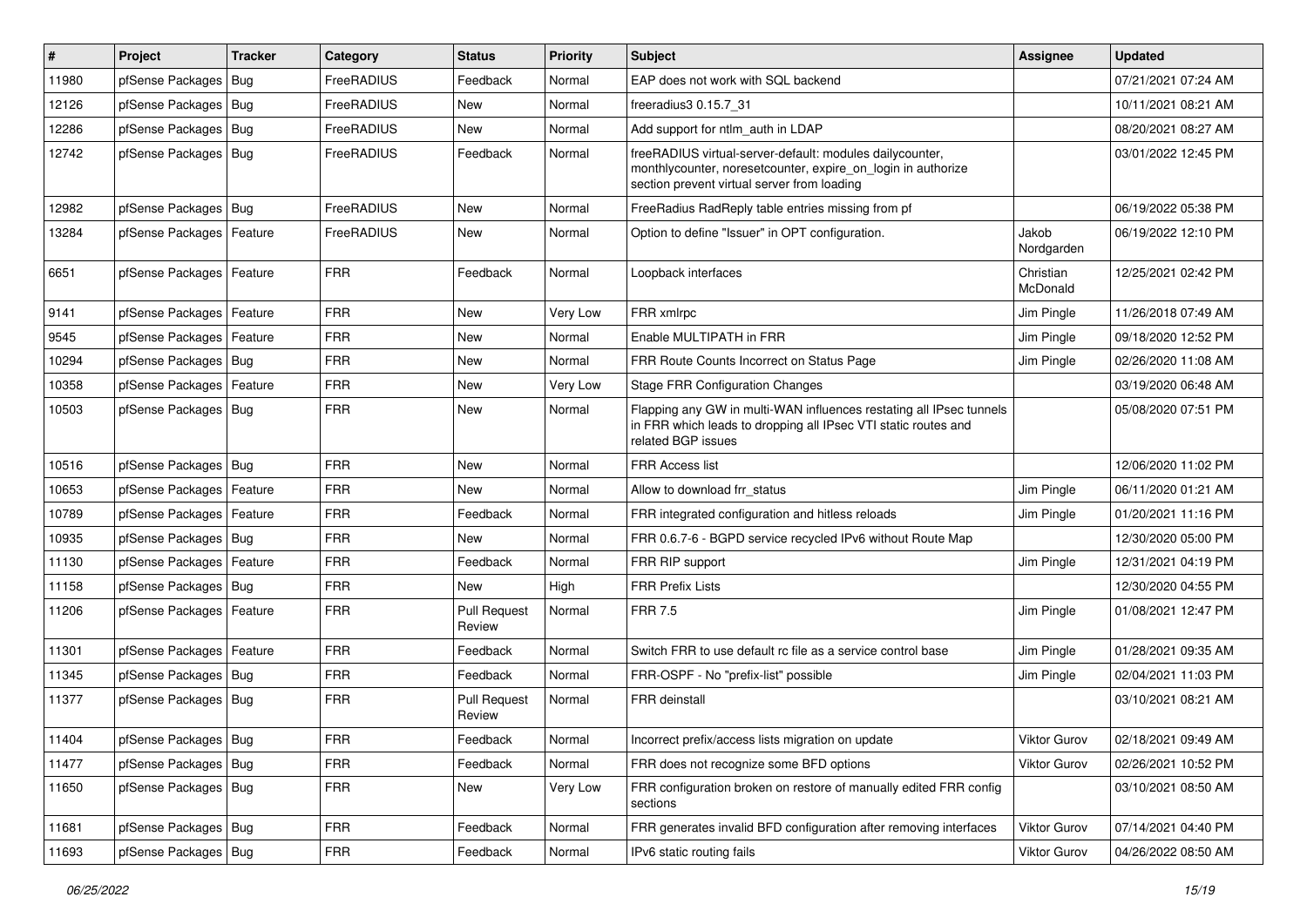| #     | Project                    | <b>Tracker</b> | Category           | <b>Status</b>                 | <b>Priority</b> | <b>Subject</b>                                                                         | Assignee            | <b>Updated</b>      |
|-------|----------------------------|----------------|--------------------|-------------------------------|-----------------|----------------------------------------------------------------------------------------|---------------------|---------------------|
| 11703 | pfSense Packages           | Feature        | <b>FRR</b>         | <b>New</b>                    | Normal          | add Krill and Routinator support BGP RPKI                                              |                     | 03/18/2021 07:47 PM |
| 11823 | pfSense Packages           | Feature        | <b>FRR</b>         | <b>New</b>                    | Normal          | Route handling enhancements                                                            |                     | 04/19/2021 06:23 PM |
| 11835 | pfSense Packages           | Bug            | <b>FRR</b>         | <b>New</b>                    | Normal          | FRR OSPF redistributed connected routes disappearing                                   |                     | 04/22/2021 07:11 AM |
| 11836 | pfSense Packages           | Bug            | <b>FRR</b>         | Assigned                      | Normal          | FRR ACCEPTFILTER unstable                                                              | Viktor Gurov        | 02/14/2022 07:20 AM |
| 11837 | pfSense Packages           | Feature        | <b>FRR</b>         | New                           | Low             | Increase field length of FRR Networks in Access Lists and Prefix<br>Lists              |                     | 04/22/2021 07:10 AM |
| 11841 | pfSense Packages           | Bug            | <b>FRR</b>         | New                           | Normal          | FRR access lists default bahavior changed to permit by default                         |                     | 04/22/2021 09:52 AM |
| 11847 | pfSense Packages           | Bug            | <b>FRR</b>         | Feedback                      | Normal          | Filters not applied to PEER Groups                                                     | <b>Viktor Gurov</b> | 07/30/2021 07:45 PM |
| 11936 | pfSense Packages           | Bug            | <b>FRR</b>         | Incomplete                    | High            | FRR does not connect BGP when using password                                           |                     | 05/19/2021 08:12 AM |
| 11961 | pfSense Packages           | Bug            | <b>FRR</b>         | Feedback                      | Normal          | FRR OSPF add unwanted area 0 authentication to router ospf                             | <b>Viktor Gurov</b> | 09/16/2021 10:25 PM |
| 11963 | pfSense Packages   Feature |                | <b>FRR</b>         | New                           | Normal          | Dynamically change OSPF interface costs on selected interfaces on<br><b>CARP</b> event |                     | 05/26/2021 04:13 AM |
| 12084 | pfSense Packages           | Bug            | <b>FRR</b>         | New                           | Normal          | libfrr.so.0 error on SG-1100                                                           |                     | 06/26/2021 08:22 AM |
| 12167 | pfSense Packages   Bug     |                | <b>FRR</b>         | Feedback                      | Normal          | BGP TCP setkey not set if neighbor is in peer group                                    | <b>Viktor Gurov</b> | 09/16/2021 09:38 AM |
| 12653 | pfSense Packages           | Regression     | <b>FRR</b>         | Feedback                      | Normal          | RIP related startup error                                                              | <b>Viktor Gurov</b> | 12/30/2021 08:37 AM |
| 12751 | pfSense Packages           | Bug            | <b>FRR</b>         | <b>New</b>                    | Normal          | Improve FRR route restoration after gateway events                                     |                     | 02/06/2022 11:07 PM |
| 12889 | pfSense Packages           | Feature        | <b>FRR</b>         | New                           | Normal          | FRR GUI add set ipv6 next-hop global                                                   |                     | 03/02/2022 06:10 AM |
| 12951 | pfSense Packages           | Bug            | <b>FRR</b>         | Feedback                      | Normal          | FRR cannot remove IPv6 routes                                                          |                     | 03/22/2022 09:24 PM |
| 12965 | pfSense Packages           | Bug            | <b>FRR</b>         | <b>Pull Request</b><br>Review | Normal          | FRR BFD peer configuration is handled incorrectly in some cases                        | Viktor Gurov        | 03/22/2022 08:04 AM |
| 3132  | pfSense                    | Bug            | Gateway Monitoring | In Progress                   | Normal          | Gateway events for IPv6 affect IPv4 services and vice versa                            | <b>Viktor Gurov</b> | 05/10/2022 03:10 PM |
| 3859  | pfSense                    | Feature        | Gateway Monitoring | New                           | Low             | Make it possible to set the source IP address for gateway monitoring                   |                     | 11/06/2016 10:12 PM |
| 6333  | pfSense                    | Bug            | Gateway Monitoring | Confirmed                     | Normal          | Bootup starts/restarts dpinger multiple times                                          | Luiz Souza          | 11/16/2020 01:11 PM |
| 7671  | pfSense                    | Feature        | Gateway Monitoring | <b>New</b>                    | Normal          | Gateway Monitoring Via Custom Script or Telnet.                                        |                     | 09/18/2020 02:59 PM |
| 8192  | pfSense                    | <b>Bug</b>     | Gateway Monitoring | <b>New</b>                    | Low             | dpinger - Change in ISP link-local IPv6 address drops connectivity                     | Luiz Souza          | 11/05/2020 07:31 AM |
| 11960 | pfSense                    | <b>Bug</b>     | Gateway Monitoring | Feedback                      | Normal          | Gateway Monitoring Traffic Goes Out Default Gateway                                    |                     | 12/20/2021 05:43 AM |
| 12811 | pfSense                    | Bug            | Gateway Monitoring | New                           | Normal          | Services are not restarted when PPP interfaces connect                                 | Jim Pingle          | 05/31/2022 05:34 PM |
| 12920 | pfSense                    | <b>Bug</b>     | Gateway Monitoring | <b>Pull Request</b><br>Review | Normal          | Gateway behavior differs when the gateway does not exist in<br>config.xml              | <b>Viktor Gurov</b> | 06/12/2022 01:27 PM |
| 13076 | pfSense                    | <b>Bug</b>     | Gateway Monitoring | New                           | Normal          | Marking a gateway as down does not affect IPsec entries using<br>gateway groups        |                     | 06/03/2022 10:32 AM |
| 13242 | pfSense                    | Feature        | Gateway Monitoring | <b>New</b>                    | Normal          | Enhancements to static route creation/deletion for dpinger monitor<br><b>IPs</b>       |                     | 06/03/2022 11:20 AM |
| 13295 | pfSense                    | Bug            | Gateway Monitoring | <b>Pull Request</b><br>Review | Normal          | Incorrect function parameters for "get dpinger status()" call in<br>`gwlb.inc`         |                     | 06/24/2022 07:25 AM |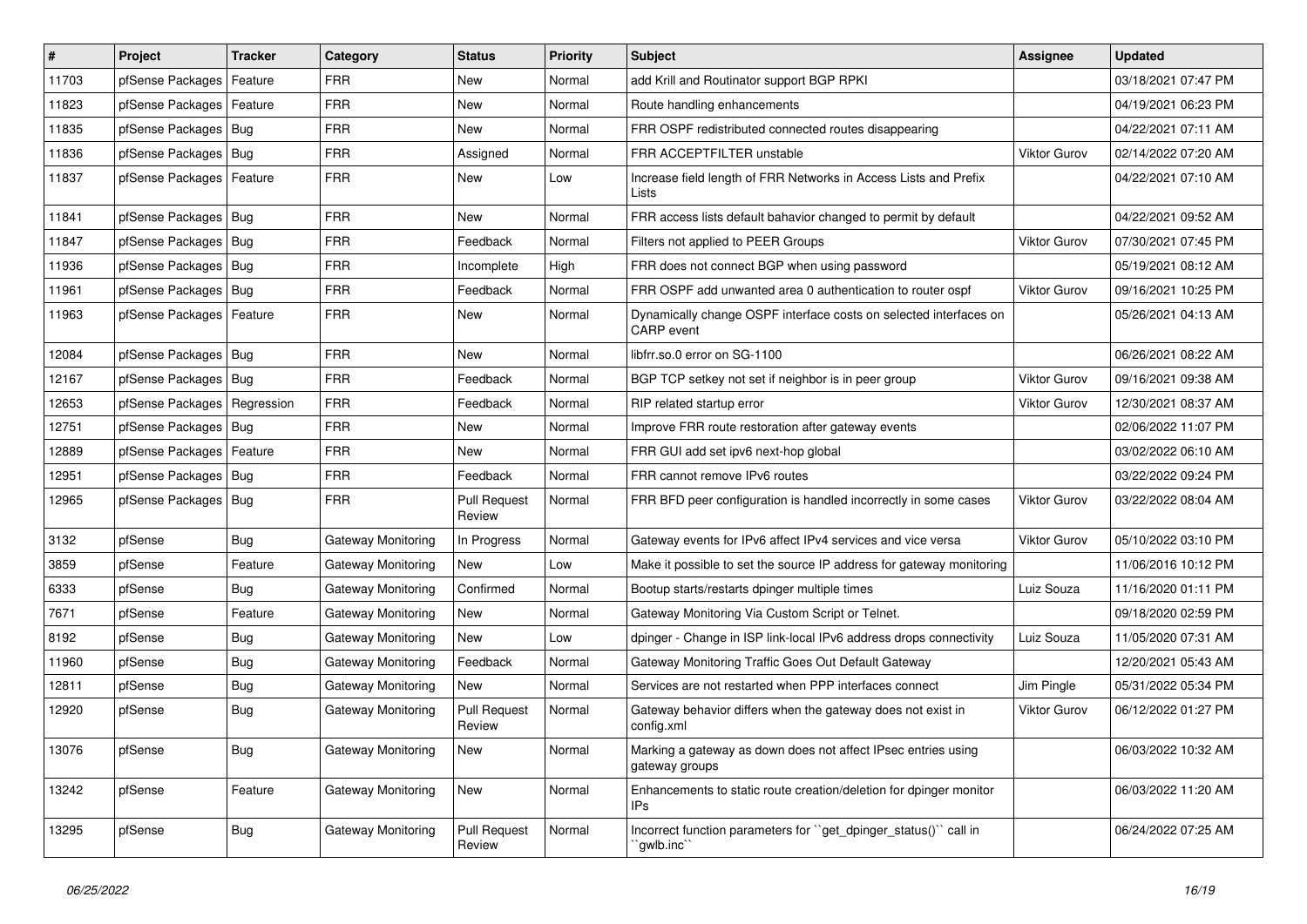| #     | Project                    | <b>Tracker</b> | Category | <b>Status</b>                 | <b>Priority</b> | Subject                                                                                                                                        | <b>Assignee</b> | <b>Updated</b>      |
|-------|----------------------------|----------------|----------|-------------------------------|-----------------|------------------------------------------------------------------------------------------------------------------------------------------------|-----------------|---------------------|
| 8343  | pfSense                    | Bug            | Gateways | New                           | Normal          | Gateway Routes (Default Routes) not removed in Kernel when<br>removed from GUI                                                                 |                 | 05/14/2020 01:22 AM |
| 8743  | pfSense                    | Todo           | Gateways | New                           | Low             | Gateway Groups page should list gateways in tier order                                                                                         |                 | 08/14/2019 12:16 PM |
| 8846  | pfSense                    | <b>Bug</b>     | Gateways | New                           | Low             | Misleading gateway error message adding/editing static routes using<br>a disabled interface                                                    |                 | 08/21/2019 11:29 AM |
| 9650  | pfSense                    | Bug            | Gateways | <b>New</b>                    | Normal          | IPv6 connection drops (ir-)regular on Kabelvodafone (German cable<br>ISP)                                                                      |                 | 07/27/2019 07:14 AM |
| 10875 | pfSense                    | Bug            | Gateways | <b>New</b>                    | Normal          | PPP periodic reset does not fully restore gateway group round-robin<br>functionality                                                           | Luiz Souza      | 11/05/2020 07:44 AM |
| 11213 | pfSense                    | Feature        | Gateways | New                           | Low             | Option to mark gateway as down directly from Table                                                                                             |                 | 01/03/2021 07:09 AM |
| 11570 | pfSense                    | Regression     | Gateways | <b>Pull Request</b><br>Review | Normal          | Gateway monitoring services is not always restarted on interface<br>events, which may prevent a WAN from recovering back to an online<br>state | Viktor Gurov    | 06/22/2022 09:04 PM |
| 12077 | pfSense                    | Feature        | Gateways | New                           | Normal          | Allow stick-connections per gateway group                                                                                                      |                 | 06/24/2021 08:45 AM |
| 12632 | pfSense                    | <b>Bug</b>     | Gateways | New                           | High            | Assigning a /30 WAN IP address at the console does not save the<br>gateway correctly                                                           |                 | 05/17/2022 02:28 PM |
| 12764 | pfSense                    | Bug            | Gateways | New                           | Normal          | VTI gateway status is pending after assigning the VTI interface                                                                                |                 | 02/07/2022 05:41 AM |
| 12857 | pfSense                    | Bug            | Gateways | New                           | Normal          | Firewall gateway goes away when making changes to Bridge0<br>device                                                                            |                 | 02/27/2022 11:20 AM |
| 12942 | pfSense                    | <b>Bug</b>     | Gateways | New                           | Normal          | Code to kill states for old gateway when reconnecting an interface is<br>incorrect                                                             | Jim Pingle      | 03/22/2022 01:25 PM |
| 13294 | pfSense                    | Feature        | Gateways | <b>New</b>                    | Low             | Change gateway name                                                                                                                            |                 | 06/22/2022 06:07 PM |
| 9370  | pfSense Docs               | Correction     | General  | In Progress                   | Normal          | Update old screenshots                                                                                                                         | Jim Pingle      | 12/03/2021 09:55 AM |
| 10821 | pfSense Docs               | Correction     | General  | <b>New</b>                    | Normal          | Use neutral language alternatives                                                                                                              | Jim Pingle      | 09/23/2020 10:43 AM |
| 12214 | pfSense Docs               | Todo           | General  | New                           | Low             | Connect to WebGui.                                                                                                                             |                 | 08/05/2021 04:39 AM |
| 12570 | pfSense Docs               | Correction     | General  | New                           | Normal          | Active appliance list missing 6100                                                                                                             |                 | 12/06/2021 11:41 AM |
| 12804 | pfSense Docs               | New Content    | General  | New                           | Very Low        | Create Slack documentation                                                                                                                     |                 | 02/15/2022 04:59 PM |
| 12805 | pfSense Docs               | New Content    | General  | New                           | Very Low        | Add documentation about what triggers a notfication                                                                                            |                 | 02/15/2022 05:10 PM |
| 6784  | pfSense Packages   Bug     |                | haproxy  | New                           | Normal          | HAProxy version .48 will not use URL Table Alias for front end<br>listener                                                                     |                 | 02/18/2019 05:32 PM |
| 6861  | pfSense Packages   Bug     |                | haproxy  | <b>New</b>                    | Normal          | Ha-Proxy duplicated backend used in place of original backend                                                                                  |                 | 02/18/2019 05:30 PM |
| 7039  | pfSense Packages   Bug     |                | haproxy  | Feedback                      | Normal          | HAProxy backend configuration does not handle intermediate CAs<br>properly                                                                     |                 | 04/21/2022 12:40 PM |
| 7462  | pfSense Packages   Bug     |                | haproxy  | New                           | Normal          | HAproxy not rebinding properly after WAN DHCP IP change                                                                                        |                 | 01/11/2018 09:15 AM |
| 7686  | pfSense Packages   Feature |                | haproxy  | New                           | Normal          | Add option in HAProxy to configure SSL defaults based on the<br>Mozilla SSL Configuration Generator                                            |                 | 08/16/2019 01:09 PM |
| 8121  | pfSense Packages   Feature |                | haproxy  | New                           | Normal          | haproxy, allow to generate backends even they don't seem to be<br>used                                                                         |                 | 11/23/2017 04:04 AM |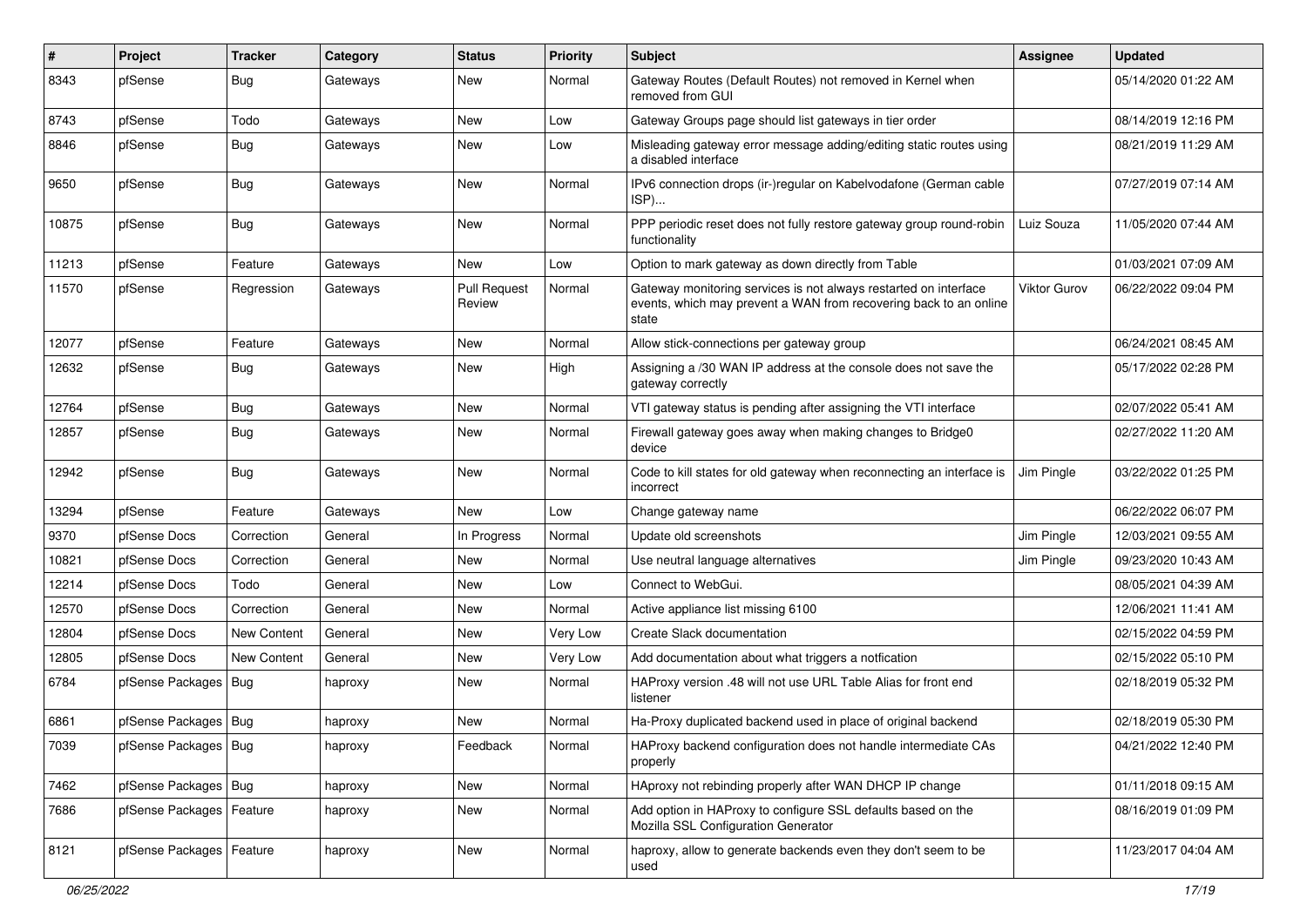| $\vert$ # | Project                    | <b>Tracker</b> | Category | <b>Status</b> | Priority | <b>Subject</b>                                                                             | <b>Assignee</b>     | <b>Updated</b>      |
|-----------|----------------------------|----------------|----------|---------------|----------|--------------------------------------------------------------------------------------------|---------------------|---------------------|
| 8213      | pfSense Packages           | Bug            | haproxy  | New           | Normal   | acl src file not populated from alias                                                      |                     | 12/21/2017 02:02 PM |
| 8232      | pfSense Packages   Feature |                | haproxy  | <b>New</b>    | Normal   | different ssl options based on the sni name                                                |                     | 01/30/2019 10:36 AM |
| 8438      | pfSense Packages   Bug     |                | haproxy  | New           | High     | haproxy: can't use ACL for cert with http-response actions                                 |                     | 05/24/2018 01:12 PM |
| 8869      | pfSense Packages           | Feature        | haproxy  | <b>New</b>    | Normal   | HAproxy should use RFC 7919 DH parameter files                                             |                     | 10/17/2018 10:46 AM |
| 8902      | pfSense Packages   Bug     |                | haproxy  | New           | Normal   | HAproxy package not use custom DNS for lookup on apply new<br>config                       |                     | 09/16/2018 08:16 AM |
| 8982      | pfSense Packages           | Feature        | haproxy  | New           | Normal   | HAproxy ACL support for map in configuration UI                                            |                     | 06/25/2019 01:49 AM |
| 9077      | pfSense Packages   Feature |                | haproxy  | New           | Normal   | haproxy UI: Add seperator lines                                                            |                     | 10/29/2018 06:06 AM |
| 9247      | pfSense Packages   Bug     |                | haproxy  | New           | Low      | HAProxy multiple server selection on stats pages doesn't work                              |                     | 01/02/2019 04:44 PM |
| 9261      | pfSense Packages   Bug     |                | haproxy  | <b>New</b>    | Normal   | haproxy GUI failure                                                                        |                     | 01/08/2019 12:41 PM |
| 9335      | pfSense Packages           | Bug            | haproxy  | Feedback      | Normal   | Stored XSS in HAProxy / haproxy listeners edit.php                                         | Jim Pingle          | 02/18/2019 09:35 AM |
| 9500      | pfSense Packages   Bug     |                | haproxy  | <b>New</b>    | Normal   | HAproxy does not delete non-applicable action config                                       |                     | 01/18/2022 06:28 AM |
| 9599      | pfSense Packages           | Feature        | haproxy  | <b>New</b>    | Normal   | Support for "peers" in HAproxy                                                             |                     | 06/25/2019 01:47 AM |
| 9648      | pfSense Packages           | Feature        | haproxy  | <b>New</b>    | Very Low | Multiple node Sync HAProxy configuration to backup CARP<br>members via XMLRPC.             |                     | 07/25/2019 10:04 AM |
| 10739     | pfSense Packages           | Feature        | haproxy  | Feedback      | Normal   | Update HAproxy-devel package to 2.2 and HAproxy to 2.0                                     | <b>Viktor Gurov</b> | 10/03/2021 03:53 PM |
| 10779     | pfSense Packages           | Feature        | haproxy  | Feedback      | Normal   | HAProxy SSL/TLS Compatibility Mode                                                         | <b>Viktor Gurov</b> | 04/22/2022 02:20 AM |
| 10936     | pfSense Packages           | Bug            | haproxy  | Feedback      | Normal   | both haproxy/haproxy-devel non-existent option Ib-agent-chk                                |                     | 04/21/2022 12:40 PM |
| 11000     | pfSense Packages   Bug     |                | haproxy  | <b>New</b>    | Very Low | haproxy deprecated trick suggested                                                         |                     | 12/23/2020 02:55 PM |
| 11036     | pfSense Packages   Bug     |                | haproxy  | <b>New</b>    | Normal   | <b>HAproxy ACL</b>                                                                         |                     | 02/11/2022 11:27 AM |
| 11135     | pfSense Packages   Bug     |                | haproxy  | Feedback      | High     | HAproxy OCSP reponse crontab bug                                                           | <b>Viktor Gurov</b> | 09/10/2021 11:51 AM |
| 11491     | pfSense Packages           | Bug            | haproxy  | Feedback      | Normal   | haproxy-devel v0.62 2 - startup error 'httpchk'                                            | <b>Viktor Gurov</b> | 06/22/2021 08:46 AM |
| 11756     | pfSense Packages   Bug     |                | haproxy  | Feedback      | Normal   | HaProxy does not transfer backend states during reload                                     | <b>Viktor Gurov</b> | 07/14/2021 01:21 PM |
| 11937     | pfSense Packages   Bug     |                | haproxy  | Feedback      | Normal   | HAproxy "Use Client-IP" option breaks Captive Portal                                       | <b>Viktor Gurov</b> | 06/22/2021 08:48 AM |
| 12354     | pfSense Packages           | Todo           | haproxy  | Feedback      | High     | Update haproxy-devel to mitigate CVE-2021-40346                                            | <b>Viktor Gurov</b> | 05/12/2022 08:50 AM |
| 12427     | pfSense Packages           | Todo           | haproxy  | <b>New</b>    | Normal   | ha-proxy: action order in the GUI is not keeped in the resulting<br>ha-proxy configuration |                     | 10/06/2021 07:02 AM |
| 12465     | pfSense Packages           | Feature        | haproxy  | <b>New</b>    | Normal   | Add forwardfor advanced usecases                                                           |                     | 10/16/2021 07:35 PM |
| 13022     | pfSense Packages   Bug     |                | haproxy  | Feedback      | Normal   | HAProxy - Sub Frontends ignore Client verification CA certificates                         |                     | 04/06/2022 12:55 PM |
| 13098     | pfSense Packages   Bug     |                | haproxy  | Feedback      | Low      | HAProxy Virtual IP broken link under Frontend setup                                        |                     | 04/27/2022 08:35 AM |
| 12237     | pfSense Docs               | Todo           | Hardware | New           | Normal   | Feedback on Hardware - Hardware Tuning and Troubleshooting                                 |                     | 08/10/2021 03:13 AM |
| 12461     | pfSense Docs               | Todo           | Hardware | New           | Normal   | Improve macOS Serial Command Instructions                                                  |                     | 10/15/2021 03:47 PM |
| 12597     | pfSense Docs               | New Content    | Hardware | New           | Normal   | How to reset IPMI settings and password for Netgate appliances                             |                     | 05/07/2022 12:33 PM |